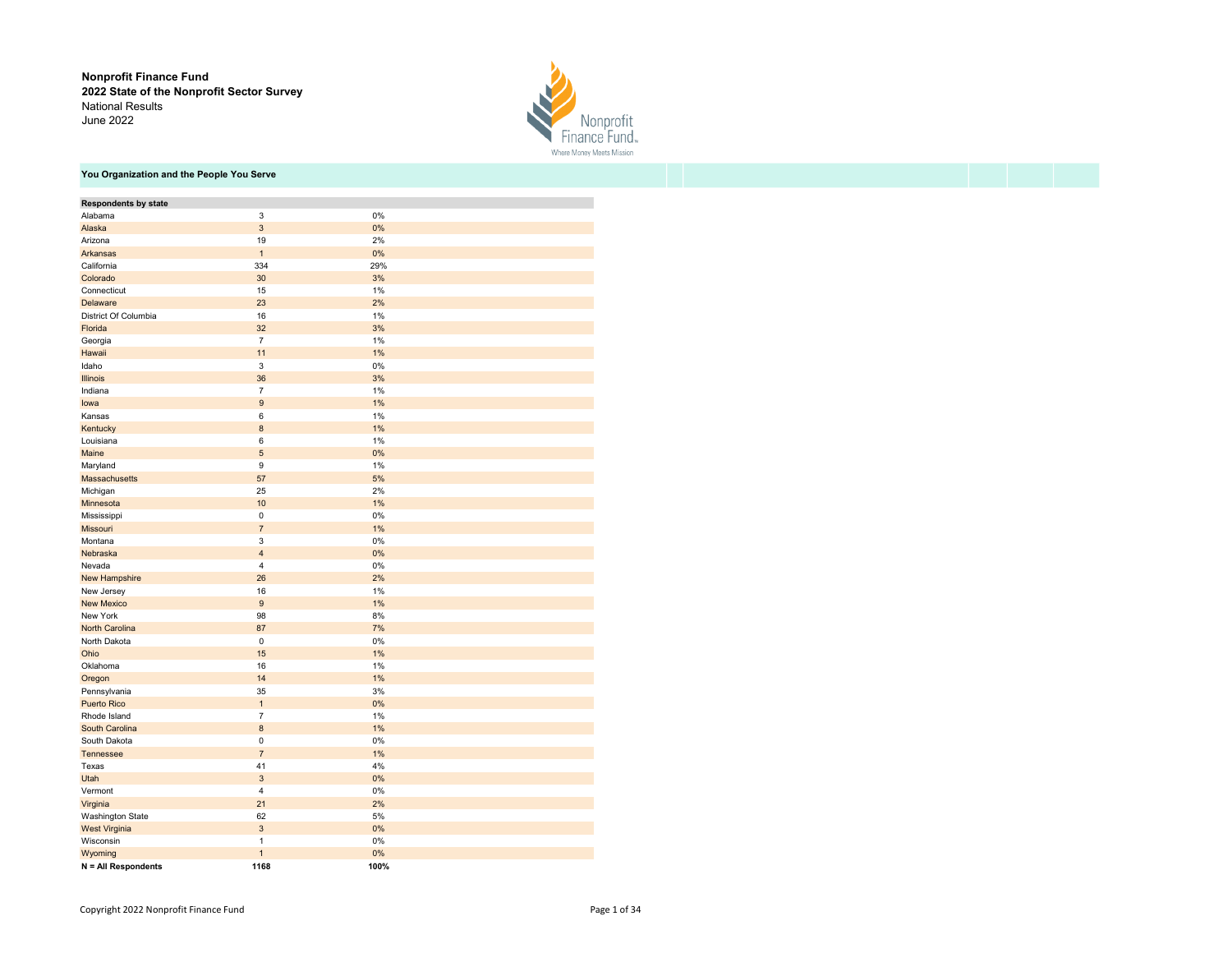# Respondents by Region



| Regions*              | Total # | % of Total |
|-----------------------|---------|------------|
| Northeast             | 263     | 23%        |
| Midwest               | 120     | 10%        |
| South                 | 289     | 25%        |
| West                  | 496     | 42%        |
| $N = All Respondents$ | 1168    | 100%       |

\*following the US Census Bureau groupings

In which of the following Service Planning Areas (S.P.A.) does your organization work?



| s your organization work? |     |     |     | <b>Service Planning Areas</b> |     | Total # % of Total |
|---------------------------|-----|-----|-----|-------------------------------|-----|--------------------|
|                           |     |     |     | Antelope Valley               | 46  | 22%                |
| <b>Planning Areas</b>     |     |     |     | San Fernando Valley           | 77  | 36%                |
|                           |     |     |     | San Gabriel                   | 63  | 30%                |
| 22%                       |     |     |     | Metro Los Angeles             | 113 | 53%                |
|                           |     | 36% |     | West Los Angeles              | 70  | 33%                |
|                           |     |     |     | South Los Angeles             | 106 | 50%                |
|                           | 30% |     |     | East L.A. County              | 87  | 41%                |
|                           |     |     | 53% | South Bay                     | 67  | 32%                |
|                           |     |     |     | Not Appicable                 | 6   | 3%                 |
|                           | 33% |     |     | Unsure                        | 3   | 1%                 |
|                           |     |     | 50% | $N = LA Nonprofits$           | 212 |                    |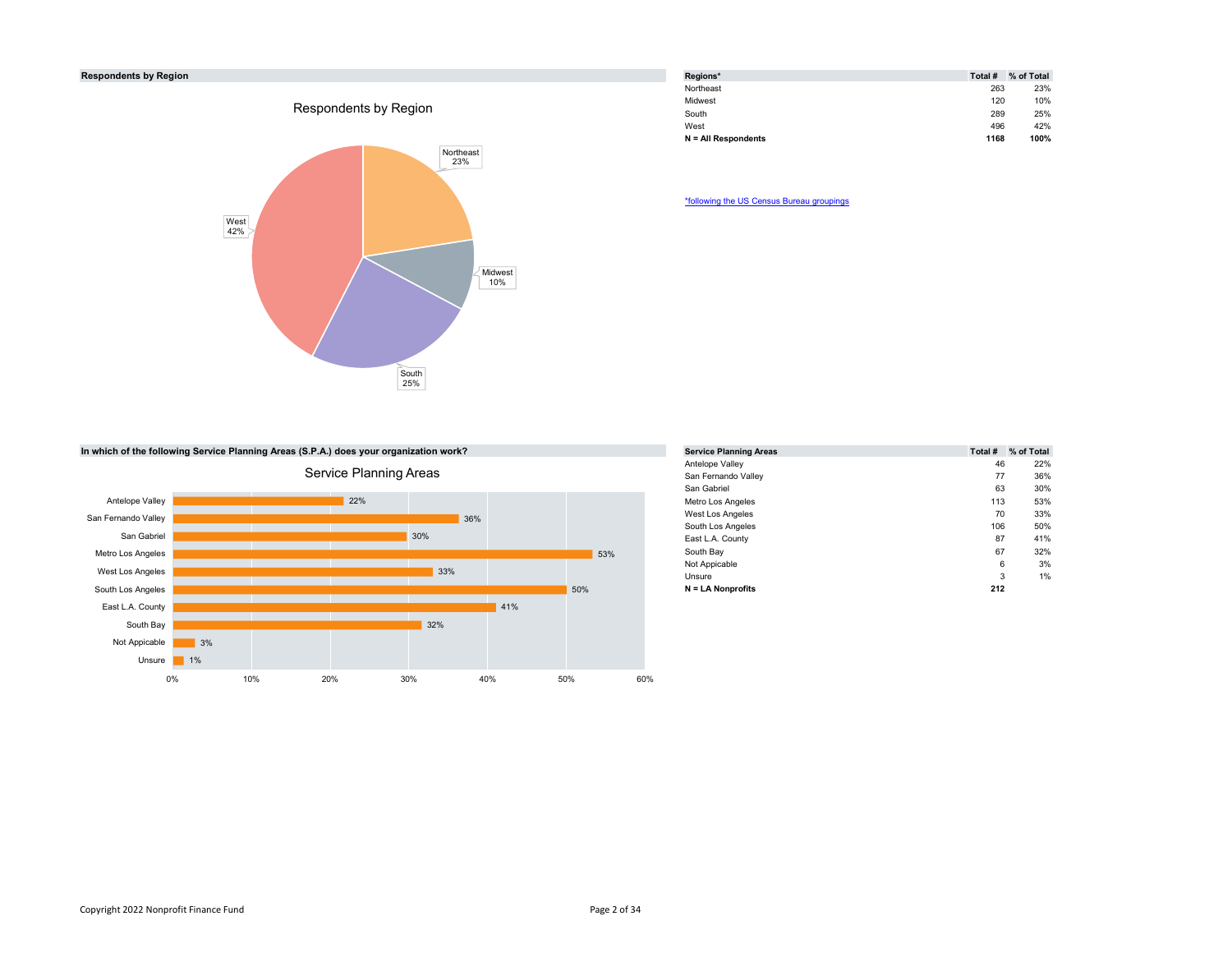

|     | Key Area of Work                  | Total #        | % of Total |
|-----|-----------------------------------|----------------|------------|
|     | Animal-related                    | 9              | 1%         |
|     | Anti-racism/Racial Equity         | 12             | 1%         |
|     | Arts/Culture                      | 135            | 12%        |
|     | Childcare                         | 14             | 1%         |
| 12% | Civic Engagement                  | 16             | 1%         |
|     | <b>Community Development</b>      | 56             | 5%         |
|     | Crime and Violence Prevention     | 6              | 1%         |
|     | Disaster Preparedness and Relief  | 1              | 0%         |
|     | Economic Development              | 44             | 4%         |
|     | Education (Early Childhood)       | 20             | 2%         |
|     | Education (Other)                 | 94             | 8%         |
|     | Environment/Environmental Justice | 23             | 2%         |
|     | Finance                           | 5              | 0%         |
|     | Food/Agriculture/Nutrition        | 48             | 4%         |
|     | Healthcare                        | 60             | 5%         |
|     | Housing/Shelter                   | 98             | 8%         |
|     | <b>Human Services</b>             | 160            | 14%        |
|     | Immigration                       | 11             | 1%         |
| 14% | Journalism/Media                  | 4              | 0%         |
|     | Justice and Legal Services        | 12             | 1%         |
|     | Membership/Mutual Benefit         | 10             | 1%         |
|     | Mental Health/Crisis Intervention | 29             | 2%         |
|     | Other (please specify)            | 144            | 12%        |
|     | Philanthropy or Grantmaking       | 19             | 2%         |
| 12% | Recreation and Sports             | 12             | 1%         |
|     | Religion                          | 8              | 1%         |
|     | Research                          | $\overline{7}$ | 1%         |
|     | Science and Technology            | 5              | 0%         |
|     | Social Justice/Civil Rights       | 23             | 2%         |
|     | <b>Youth Services</b>             | 83             | 7%         |
|     | $N = All Respondents$             | 1168           | 100%       |

# What is your organization's key area of work? (consolidated)



# Respondents by Key Area of Work

| ated)                   | Key Area of Work (consolidated) | Total # % of Total |
|-------------------------|---------------------------------|--------------------|
|                         | Arts/Culture                    | 142<br>12%         |
| าts by Key Area of Work | Community/Econ Development      | 128<br>11%         |
|                         | Education                       | 119<br>10%         |
|                         | Environment/Agric               | 84<br>7%           |
| 12%                     | Health                          | 94<br>8%           |
|                         | <b>Human Services</b>           | 451<br>39%         |
|                         | Other                           | 98<br>8%           |
| $\frac{1}{2}$           | Social Justice                  | 52<br>4%           |
|                         | $N = All$ Respondents           | 1168<br>100%       |
|                         |                                 |                    |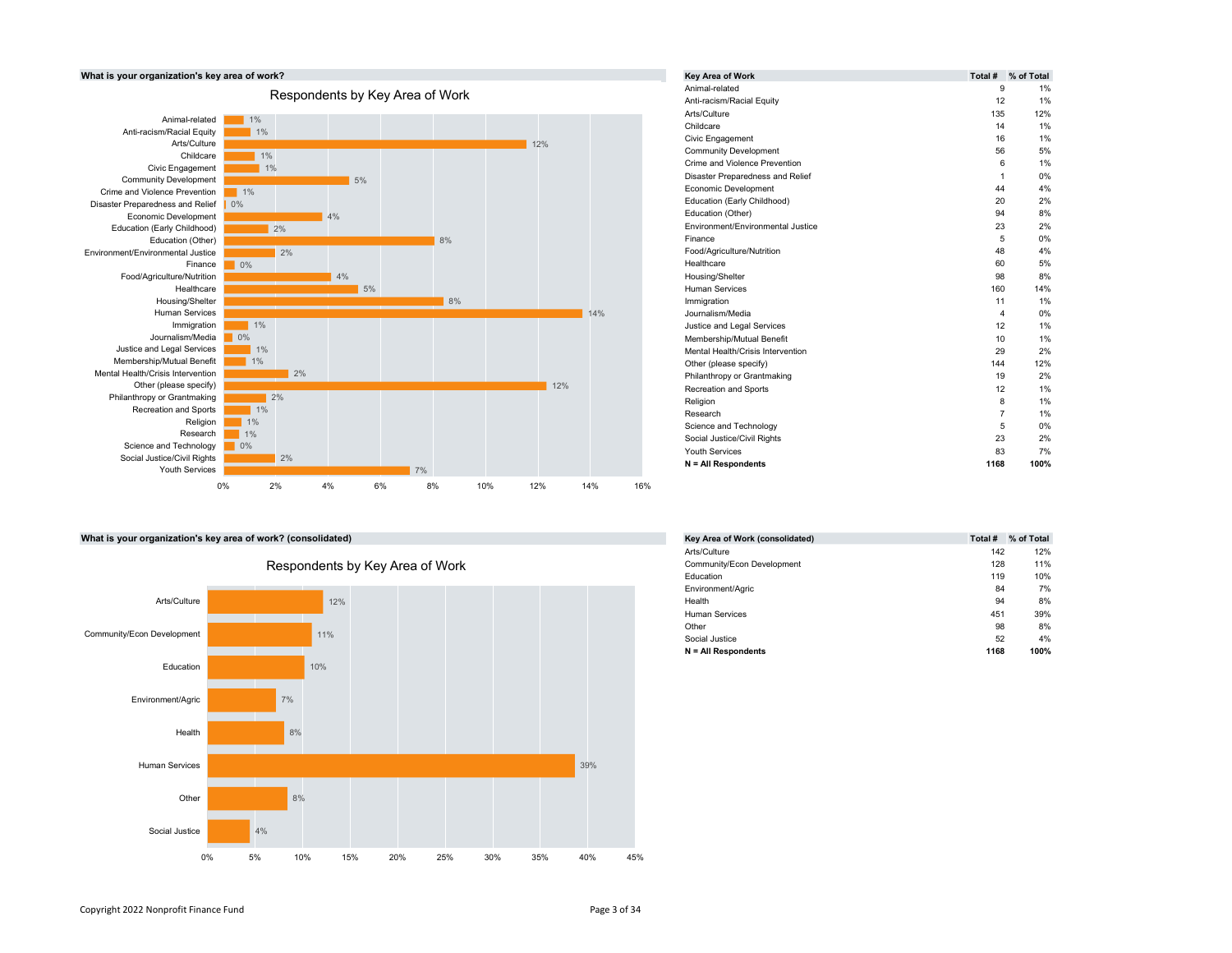

# Approximately what were your organization's total operating expenses for Fiscal Year 2021 (FY2021)?



| FY2021 Operating Expenses |
|---------------------------|
|---------------------------|

| <b>Primary Services</b>                    | Total # | % of Total |
|--------------------------------------------|---------|------------|
| Capacity-building and technical assistance | 251     | 21%        |
| <b>Direct Services</b>                     | 859     | 74%        |
| Leadership and professional development    | 251     | 21%        |
| Policy, advocacy, and systems reform       | 281     | 24%        |
| Other                                      | 205     | 18%        |
| $N = All Respondents$                      | 1168    |            |

| <b>FY2021 Operating Expenses</b> | Total #        | % of Total |
|----------------------------------|----------------|------------|
| \$0                              | $\overline{2}$ | 0%         |
| \$1 to \$49.999                  | 85             | 7%         |
| \$50,000 to \$99,999             | 50             | 4%         |
| \$100,000 to \$249,999           | 116            | 10%        |
| \$250,000 to \$499,999           | 116            | 10%        |
| \$500,000 to \$999.999           | 167            | 14%        |
| \$1,000,000 to \$1,999,999       | 193            | 17%        |
| \$2,000,000 to \$4,999,999       | 211            | 18%        |
| \$5,000,000 to \$9,999,999       | 94             | 8%         |
| \$10,000,000 to \$19,999,999     | 54             | 5%         |
| \$20,000,000 or more             | 80             | 7%         |
| $N = All Respondents$            | 1168           | 100%       |

# Does your organization operate in rural, suburban, or urban areas?



| <b>Areas of Operation</b> | Total # | % of Total |
|---------------------------|---------|------------|
| Rural                     | 422     | 36%        |
| Suburban                  | 554     | 47%        |
| Urban                     | 885     | 76%        |
| Unsure                    | 11      | 1%         |
| $N = All Respondents$     | 1168    |            |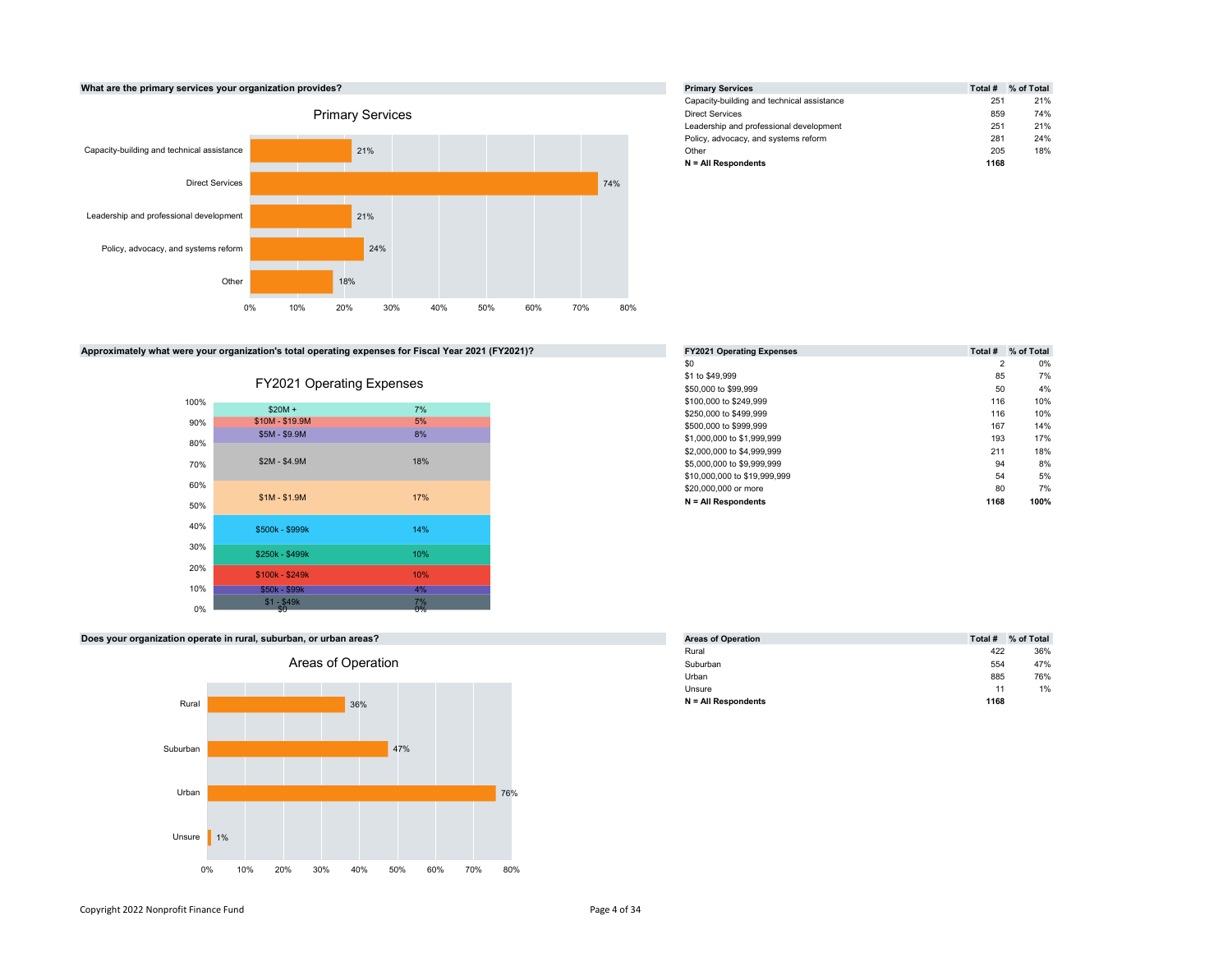

Where are most of the people your organization serves located? Areas Served Areas Served Total # % of Total # % of Total # % of Total # % of Total # % of Total #  $\frac{1}{2}$ Major metropolitan area (population of 1 million or more) 460 39% Large city (250,000 – 999,999) 214 18% Midsize city (100,000 – 249,999) 157 13% Small city, town, or rural (under 100,000) 257 22% 2% Other 55 5% Unsure 25 2%  $N = All$  Respondents 1168 100%



| In what year was your organization established? |     | <b>Year Established</b> |      | Total # % of Total |
|-------------------------------------------------|-----|-------------------------|------|--------------------|
|                                                 |     | Before 1950             | 78   | 7%                 |
|                                                 |     | 1950 to 1969            | 76   | 7%                 |
| In what year was your organization established? |     | 1970 to 1979            | 132  | 11%                |
|                                                 |     | 1980 to 1989            | 205  | 18%                |
| Before 1950<br>7%                               |     | 1990 to 1999            | 216  | 18%                |
| 1950 to 1969<br>17%                             |     | 2000 to 2009            | 204  | 17%                |
|                                                 |     | 2010 to 2014            | 109  | 9%                 |
| 1970 to 1979<br>11%                             |     | 2015 to 2019            | 89   | 8%                 |
|                                                 |     | 2020 to 2022            | 59   | 5%                 |
| 1980 to 1989                                    | 18% | $N = All$ Respondents   | 1168 | 100%               |
| .                                               |     |                         |      |                    |

Does your organization serve people with lower incomes?



|  |  | Does vour organization serve people with lower incomes? |  |
|--|--|---------------------------------------------------------|--|
|  |  |                                                         |  |

| Serve people with lower incomes?             | Total # | % of Total |
|----------------------------------------------|---------|------------|
| Exclusively serves people with lower incomes | 265     | 23%        |
| Primarily serves people with lower incomes   | 536     | 46%        |
| Neither                                      | 355     | 30%        |
| Unsure                                       | 12      | 1%         |
| $N = All Respondents$                        | 1168    | 100%       |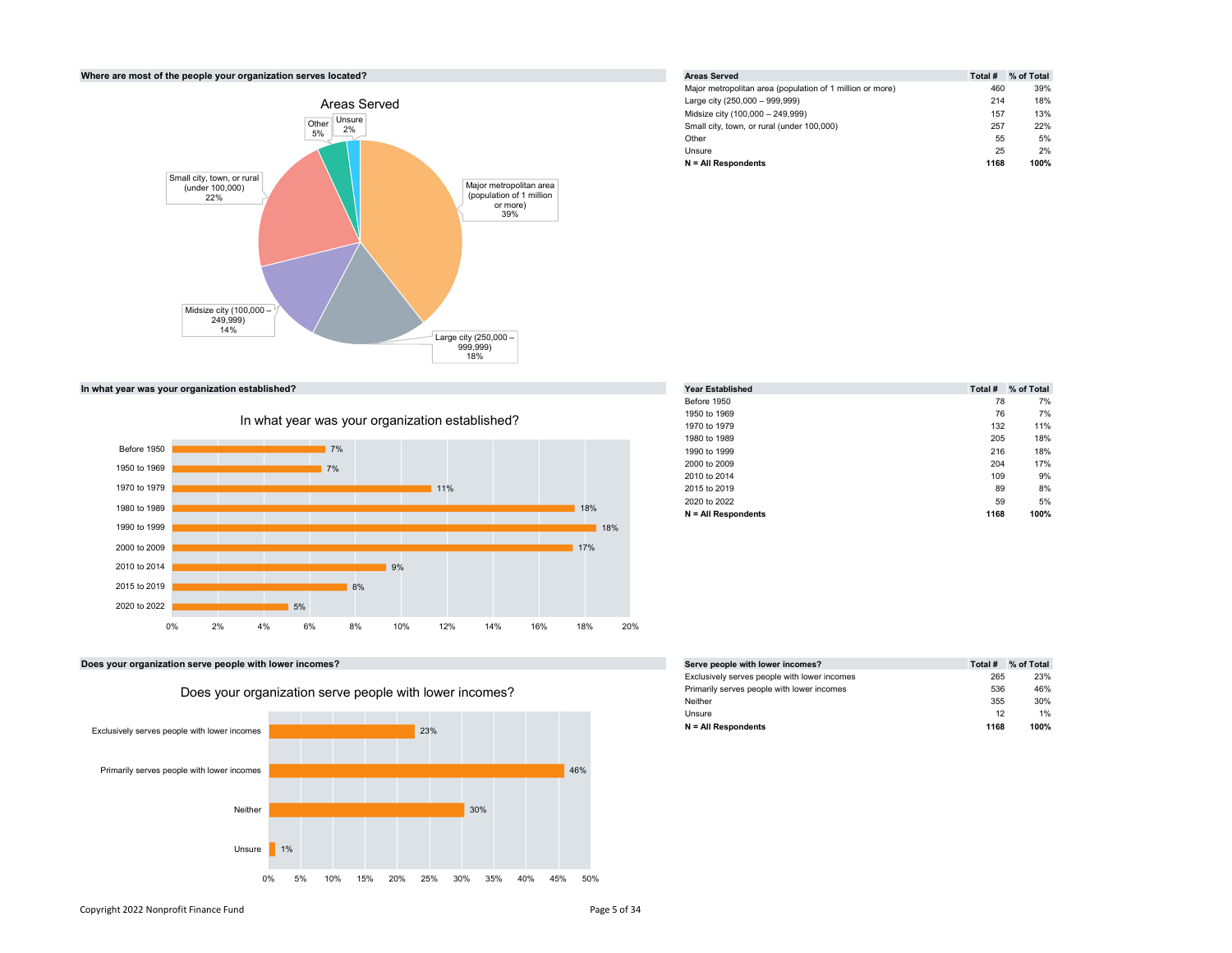

|     |     | People Served in FY2021 | Total # | % of Total |
|-----|-----|-------------------------|---------|------------|
|     |     | 0                       | 6       |            |
|     |     | 1 to 249                | 152     |            |
|     |     | 250 to 499              | 123     |            |
|     |     | 500 to 999              | 134     |            |
|     | 13% | 1,000 to 2,499          | 153     |            |
| 11% |     | 2,500 to 4,999          | 153     |            |
| 12% |     | 5,000 to 9,999          | 108     |            |
|     | 13% | 10,000 to 24,999        | 113     |            |
|     |     | 25,000 to 49,999        | 57      |            |
|     | 13% | 50,000 to 99,999        | 49      |            |
|     |     | 100,000 to 249,999      | 31      |            |
|     |     | 250,000 to 499,999      | 8       |            |
|     |     | 500,000 to 999,999      | 13      |            |
|     |     | 1 million or more       | 27      |            |
|     |     | Unsure                  | 38      |            |
|     |     | $N = All Respondents$   | 1165    | 100%       |

| <b>Organizational Status</b>                    | Total #        | % of Total |
|-------------------------------------------------|----------------|------------|
| 501(c)(3)                                       | 1108           | 95%        |
| $501(c)(3)$ with an affiliated $501(c)(4)$      | 9              | 1%         |
| 501(c)(4)                                       | $\overline{2}$ | 0%         |
| Fiscally sponsored org with 501(c)(3) status    | 17             | 1%         |
| Fiscally sponsored org without 501(c)(3) status | 17             | 1%         |
| Other                                           | 15             | 1%         |
| $N = All Respondents$                           | 1168           | 100%       |

| 1(c)(4)<br>0% | 501(c)(3) organization | 1108 |
|---------------|------------------------|------|
|               | Other                  | 60   |

Which one of the following best describes your organization?

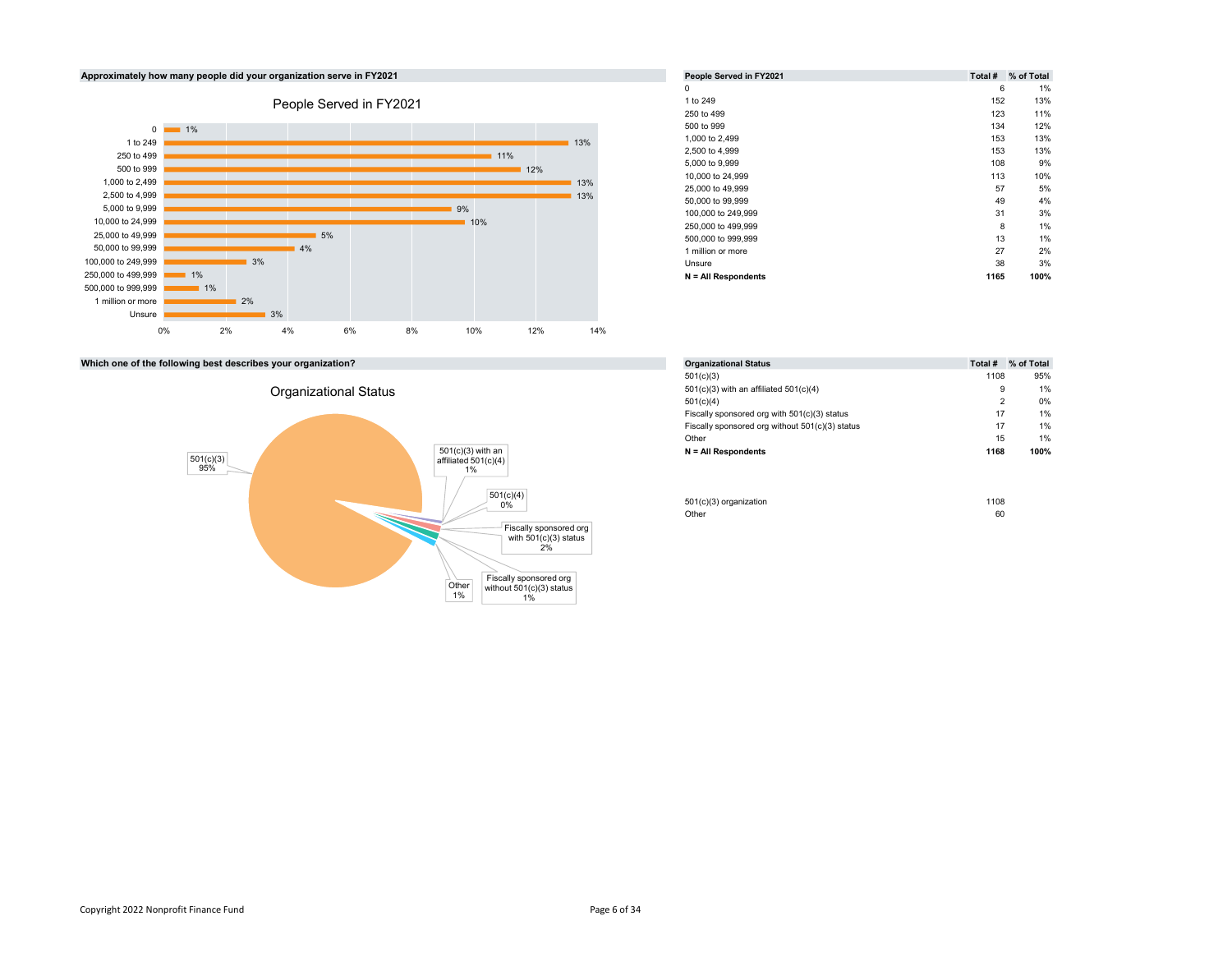



|            |  |     | enefit any of the following ethnic/racial groups? | Specialized services - ethnic/racial group | Total # | % of Total |
|------------|--|-----|---------------------------------------------------|--------------------------------------------|---------|------------|
|            |  |     |                                                   | American Indian or Alaska Native           | 184     | 16%        |
|            |  |     |                                                   | Asian or Asian American                    | 272     | 23%        |
| cial group |  |     | <b>Black or African American</b>                  | 466                                        | 40%     |            |
|            |  |     |                                                   | Hispanic or Latinx                         | 528     | 45%        |
|            |  |     |                                                   | Middle Eastern or North African (MENA)     | 159     | 14%        |
|            |  |     | Native Hawaiian or Pacific Islander               | 151                                        | 13%     |            |
| 23%        |  |     |                                                   | Non-Hispanic White                         | 227     | 19%        |
|            |  |     |                                                   | Multi-Racial/Multi-Ethnic                  | 397     | 34%        |
|            |  | 40% |                                                   | Other                                      | 107     | 9%         |
|            |  |     |                                                   | None of the above                          | 364     | 31%        |
|            |  |     | 45%                                               | $N = All Respondents$                      | 1166    |            |

|     |     |  |     | 45% | N = All Respondents |
|-----|-----|--|-----|-----|---------------------|
| 14% |     |  |     |     |                     |
| 13% |     |  |     |     |                     |
|     | 19% |  |     |     |                     |
|     |     |  | 34% |     |                     |

# Children and youth (under 18) 685 59% Families 652 56% Frontline workers 131 11% Immigrants/refugees 27% LGBTQ+ 266 23% Men and boys 217 19% Older adults (65+) 339 29% People experiencing homelessness 282 24% 27% People experiencing interpersonal/intimate partner violence 163 14% 23% People experiencing mental health issues 290 25% 19% People experiencing substance abuse disorders 187 16% 29% 24% Comparison of the Comparison of the People impacted by human trafficking the Comparison of the 11% of the 1 14% **People impacted by the criminal legal system 192 16% 192 16%** People who are or may be pregnant 152 13% 25% People with disabilities 25% People with lower incomes 681 58% 11%<br>
People without health insurance<br>
242 21% Veterans 178 15% Women and girls 363 31% 13% Youth or adults who have experienced the foster care system 205 18% 25% Other 11% and 126 11% None of the above 81 7% 21% Unsure 7 1% N = All Respondents 1168 31%  $59\%$   $59\%$   $59\%$ 56% 58% 0% 10% 20% 30% 40% 50% 60% 70%

Does your organization provide services designed to specifically and directly benefit any of the following groups? Specialized services Total #  $%$  of Total #  $%$  of Total #  $%$  of Total



# Specialized services **Specialized** services **Specialized** services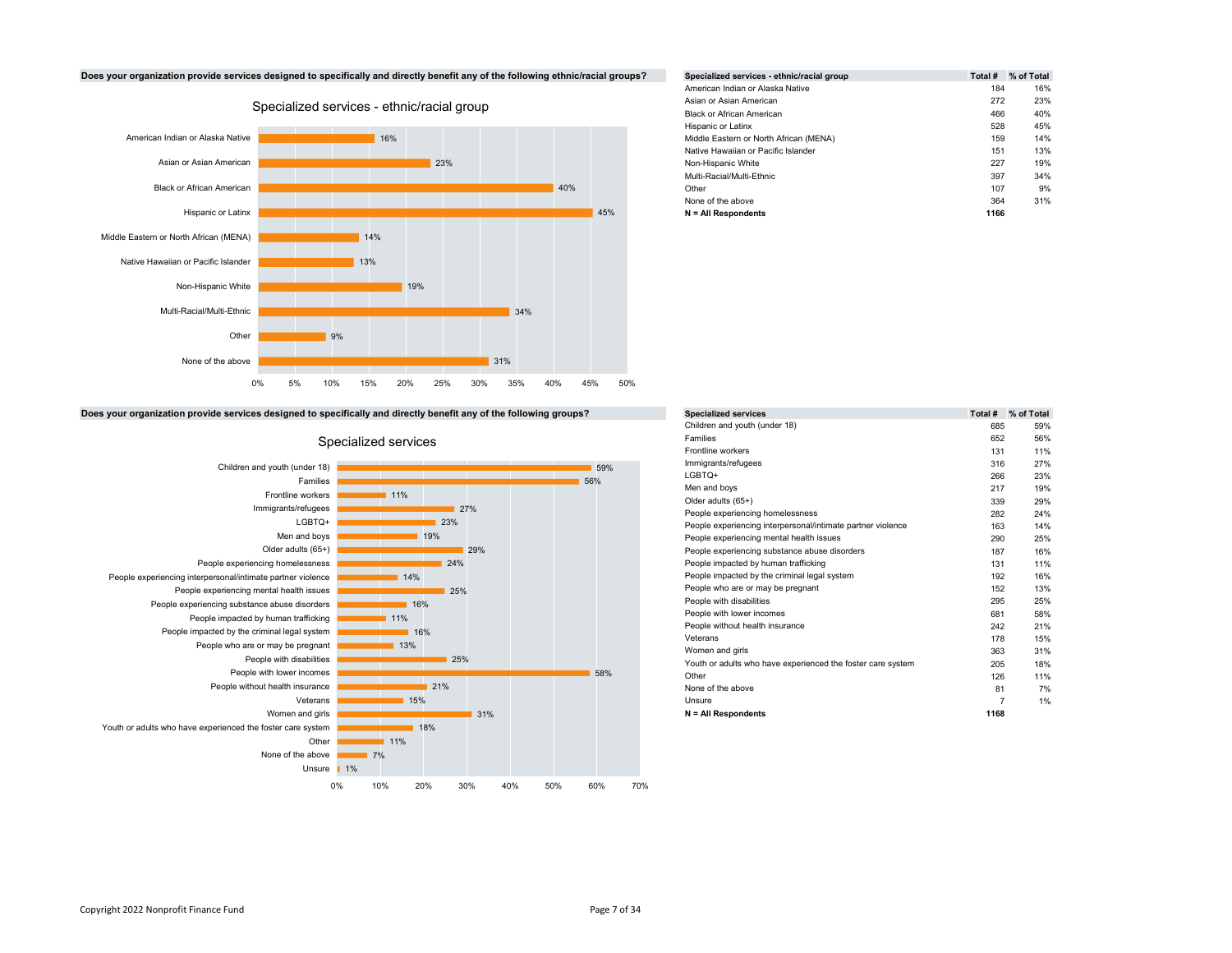# Does your organization's Executive Director/CEO/Managing Director identify as...?



|     | Identity of ED/CEO/MD                                                     | Total # | % of Total |
|-----|---------------------------------------------------------------------------|---------|------------|
|     | LGBTQ+                                                                    | 98      | 8%         |
|     | Female                                                                    | 754     | 65%        |
|     | Male                                                                      | 368     | 32%        |
|     | Non-binary/gender non-conforming                                          | 8       | 1%         |
|     | A person with a disability                                                | 44      | 4%         |
|     | An immigrant                                                              | 82      | 7%         |
|     | A person whose lived experiences are representative of one or more of the | 368     | 32%        |
| 65% | None of the above                                                         | 9       | 1%         |
|     | Unsure                                                                    | 9       | 1%         |
| 32% | $N = All Respondents$                                                     | 1168    |            |

Does your organization's Executive Director/CEO/Managing Director identify as...?



|      | % of Total |
|------|------------|
| 16   | 1%         |
| 78   | 7%         |
| 165  | 14%        |
| 134  | 11%        |
| 11   | 1%         |
| 6    | 1%         |
| 729  | 63%        |
| 52   | 4%         |
| 17   | 1%         |
| 25   | 2%         |
| 1166 |            |
|      | Total #    |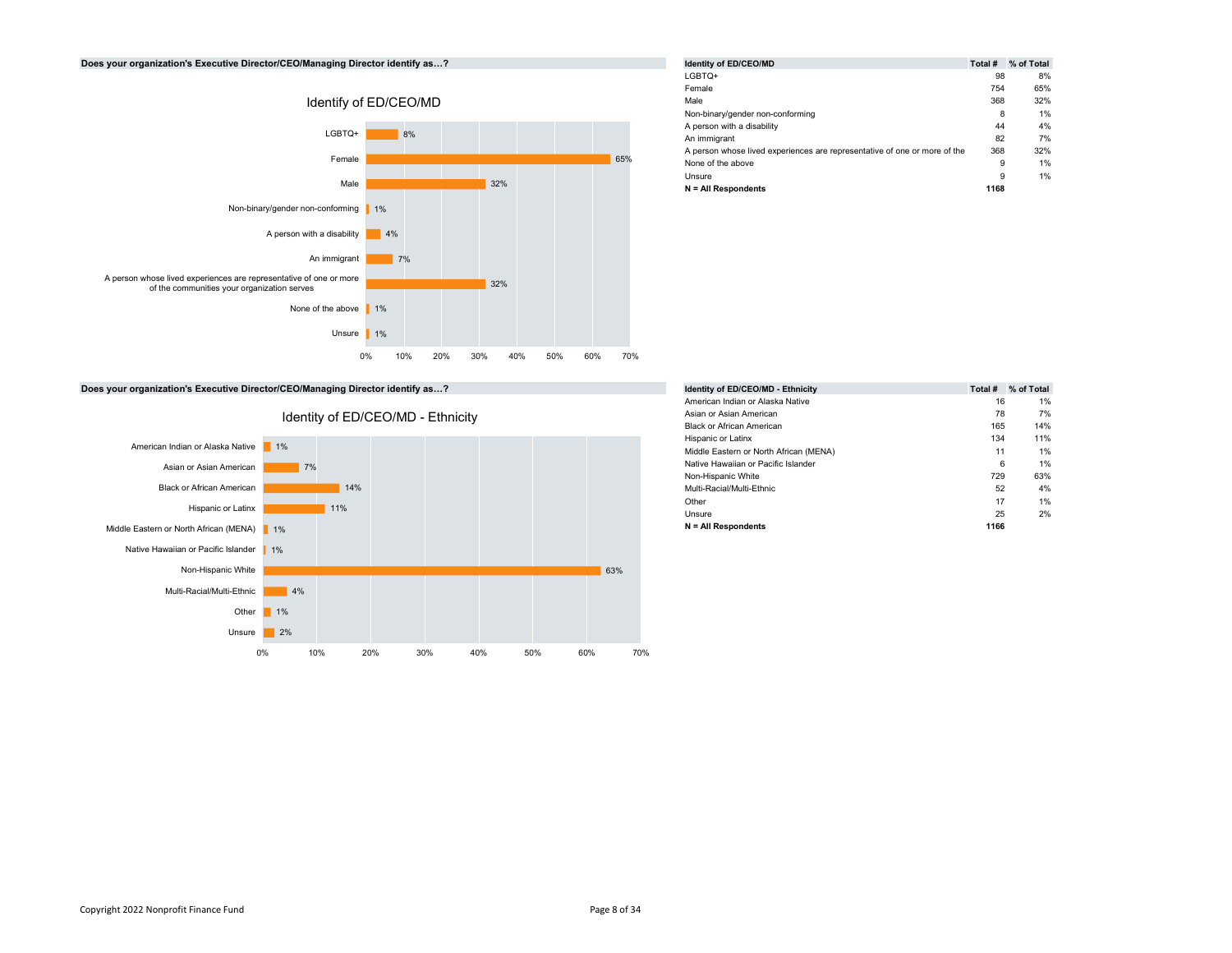# White-led vs BIPOC-led Organizations



|      | White-led vs BIPOC-led Organizations |      |      |
|------|--------------------------------------|------|------|
|      | BIPOC-led                            | 374  | 32%  |
|      | White-led                            | 719  | 62%  |
| ons  | <b>Both</b>                          | 10   | 1%   |
| 3oth | Other                                | 38   | 3%   |
| 1%   | Unsure                               | 25   | 2%   |
|      | $N = All$ Respondents                | 1166 | 100% |
|      |                                      |      |      |

How long has your organization's Executive Director/CEO/Managing Director served in their current position?



|       | ctor served in their current position? | Tenure of ED/CEO/MD   | Total # | % of Total |
|-------|----------------------------------------|-----------------------|---------|------------|
|       |                                        | 0-2 years             | 219     | 19%        |
|       |                                        | 3-5 years             | 249     | 21%        |
| D/MD  |                                        | 6-10 years            | 273     | 23%        |
| nsure |                                        | More than 10 years    | 425     | 36%        |
| 0%    |                                        | Unsure                |         | 0%         |
|       | 0-2 years                              | $N = All Respondents$ | 1168    | 100%       |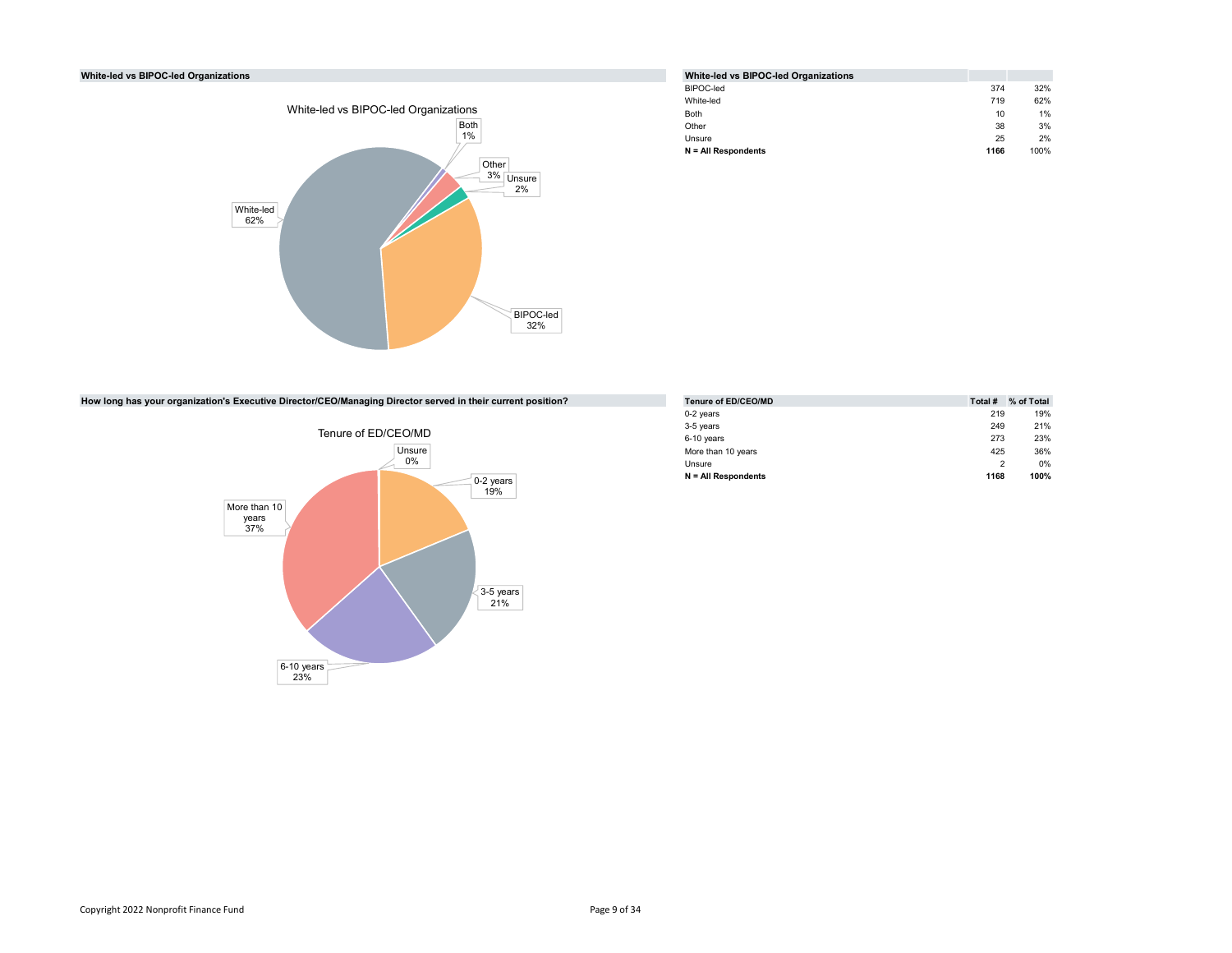#### Approximately what percentage of your board identifies as...?



# When it comes to addressing diversity, equity, and inclusion, has your organization done any of the following?

Actions taken to address diversity, equity, and inclusion



| ion done any of the following? |     | Actions taken to address diversity, equity, and inclusion                                                                                                                      | Total # | % of Total |
|--------------------------------|-----|--------------------------------------------------------------------------------------------------------------------------------------------------------------------------------|---------|------------|
| ty, and inclusion              |     | Shared information with staff about salary ranges associated with different<br>levels of job responsibility.                                                                   | 433     | 37%        |
|                                |     | Engaged an outside firm to conduct a pay audit to ensure equitable<br>employee compensation relative to industry benchmarks.                                                   | 191     | 16%        |
| 37%                            |     | Developed policies and practices to ensure that a diverse pool of<br>candidates is considered for job openings.                                                                | 663     | 57%        |
|                                |     | Included salary range/pay rate information in job announcements.                                                                                                               | 723     | 62%        |
| 57%                            |     | Implemented performance metrics related to organizational diversity,<br>equity, and inclusion (DEI).<br>Had DEI professionals lead workshops or provide training on diversity, | 253     | 22%        |
| 62%                            |     | equity, and inclusion to Board/leadership/staff.                                                                                                                               | 530     | 45%        |
|                                |     | Had discussions with staff about diversity, equity, and inclusion.                                                                                                             | 908     | 78%        |
| 22%                            |     | Had Board discussions about diversity, equity, and inclusion.                                                                                                                  | 919     | 79%        |
|                                |     | Developed policies and practices to increase Board diversity.                                                                                                                  | 668     | 57%        |
| 45%                            | 78% | Developed, improved and/or expanded services to Black, Indigenous, or<br>other people of color.<br>Convened, facilitated, or participated in a public conversation to discuss  | 637     | 55%        |
|                                |     | issues of racial equity in the communities you serve.                                                                                                                          | 592     | 51%        |
|                                | 79% | Publicly advocated for policies to advance racial equity in the communities<br>you serve.                                                                                      | 538     | 46%        |
| 57%                            |     | Other                                                                                                                                                                          | 68      | 6%         |
|                                |     | None of the above                                                                                                                                                              | 36      | 3%         |
| 55%                            |     | Unsure                                                                                                                                                                         | 18      | 2%         |
|                                |     | $N = All Respondents$                                                                                                                                                          | 1168    |            |
| 51%                            |     |                                                                                                                                                                                |         |            |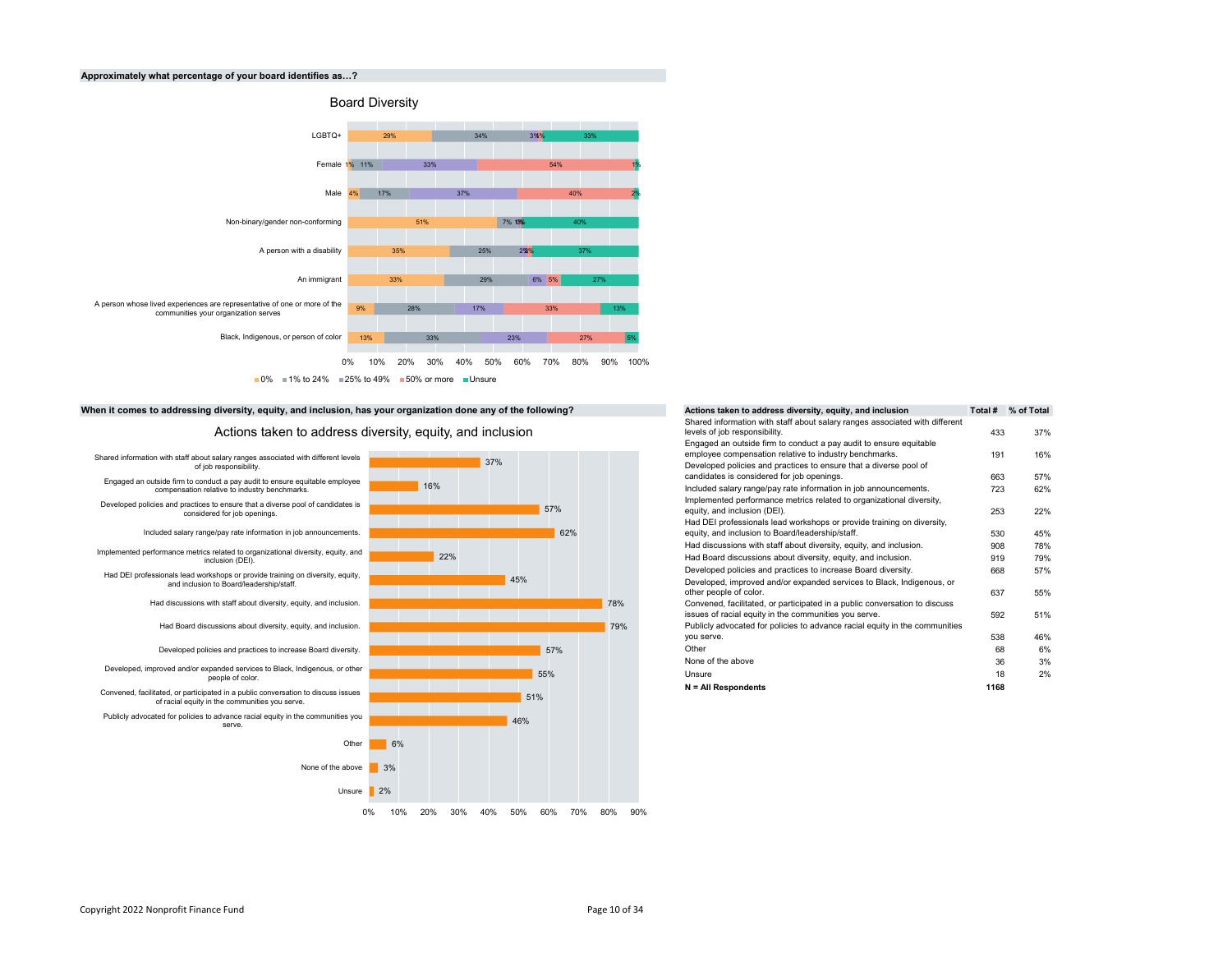

|           |     | Number of actions taken to address diversity, equity, and inclusion |      | Total # % of Total |
|-----------|-----|---------------------------------------------------------------------|------|--------------------|
|           |     | 0                                                                   | 59   | 5%                 |
| inclusion |     |                                                                     | 51   | 4%                 |
|           |     | $\overline{2}$                                                      | 61   | 5%                 |
|           |     | 3                                                                   | 87   | 7%                 |
|           |     | 4                                                                   | 110  | 9%                 |
|           |     | 5                                                                   | 140  | 12%                |
|           |     | 6                                                                   | 123  | 11%                |
|           |     |                                                                     | 127  | 11%                |
|           |     | 8                                                                   | 110  | 9%                 |
|           |     | 9                                                                   | 119  | 10%                |
| 9%        |     | 10                                                                  | 109  | 9%                 |
|           |     | 11                                                                  | 51   | 4%                 |
|           | 12% | 12                                                                  | 21   | 2%                 |
|           |     | N = All Respondents                                                 | 1168 | 100%               |

On a scale of 1 to 7, where 1 means "Not at all" and 7 means "Describes us perfectly," how well do each of the following statements describe your organization?



Programmatic Focus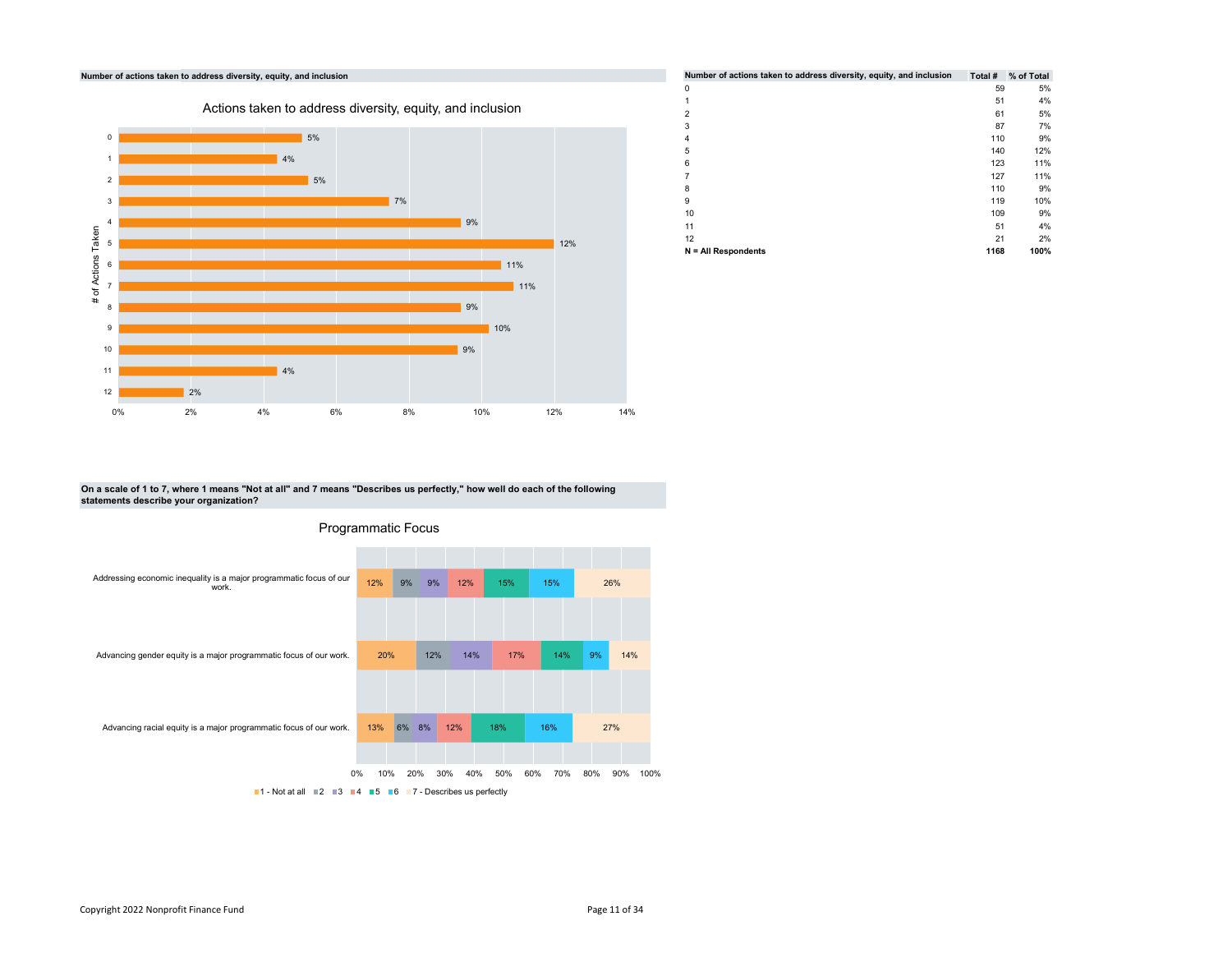#### Which of the following statements best describes your organization?



|                                    | Advancing racial equity                                                                                | Total # | % of Total |
|------------------------------------|--------------------------------------------------------------------------------------------------------|---------|------------|
|                                    | We are in the early stages of learning how our work could contribute to<br>advancing racial equity.    | 256     | 22%        |
|                                    | We have been actively engaged in advancing racial equity through our<br>work for one or two years.     | 194     | 17%        |
| e early stages of                  | We have been actively engaged in advancing racial equity through our<br>work for three to five years.  | 175     | 15%        |
| v our work could<br>e to advancing | We have been actively engaged in advancing racial equity through our<br>work for more than five years. | 412     | 35%        |
| al equity.<br>22%                  | Other (please specify)                                                                                 | 42      | 4%         |
|                                    | None of the above                                                                                      | 89      | 8%         |
|                                    | $N = All Respondents$                                                                                  | 1168    | 100%       |

To what extent, if at all, has your organization's focus on advancing racial equity changed over the past two years (since the beginning of 2020)?



| Focus on advancing racial equity since 2020 | Total # | % of Total |
|---------------------------------------------|---------|------------|
| Greatly increased                           | 285     | 24%        |
| Somewhat increased                          | 512     | 44%        |
| Stayed the same                             | 261     | 22%        |
| Somewhat decreased                          | 5       | 0%         |
| Greatly decreased                           | 8       | 1%         |
| Not applicable                              | 97      | 8%         |
| $N = All Respondents$                       | 1168    | 100%       |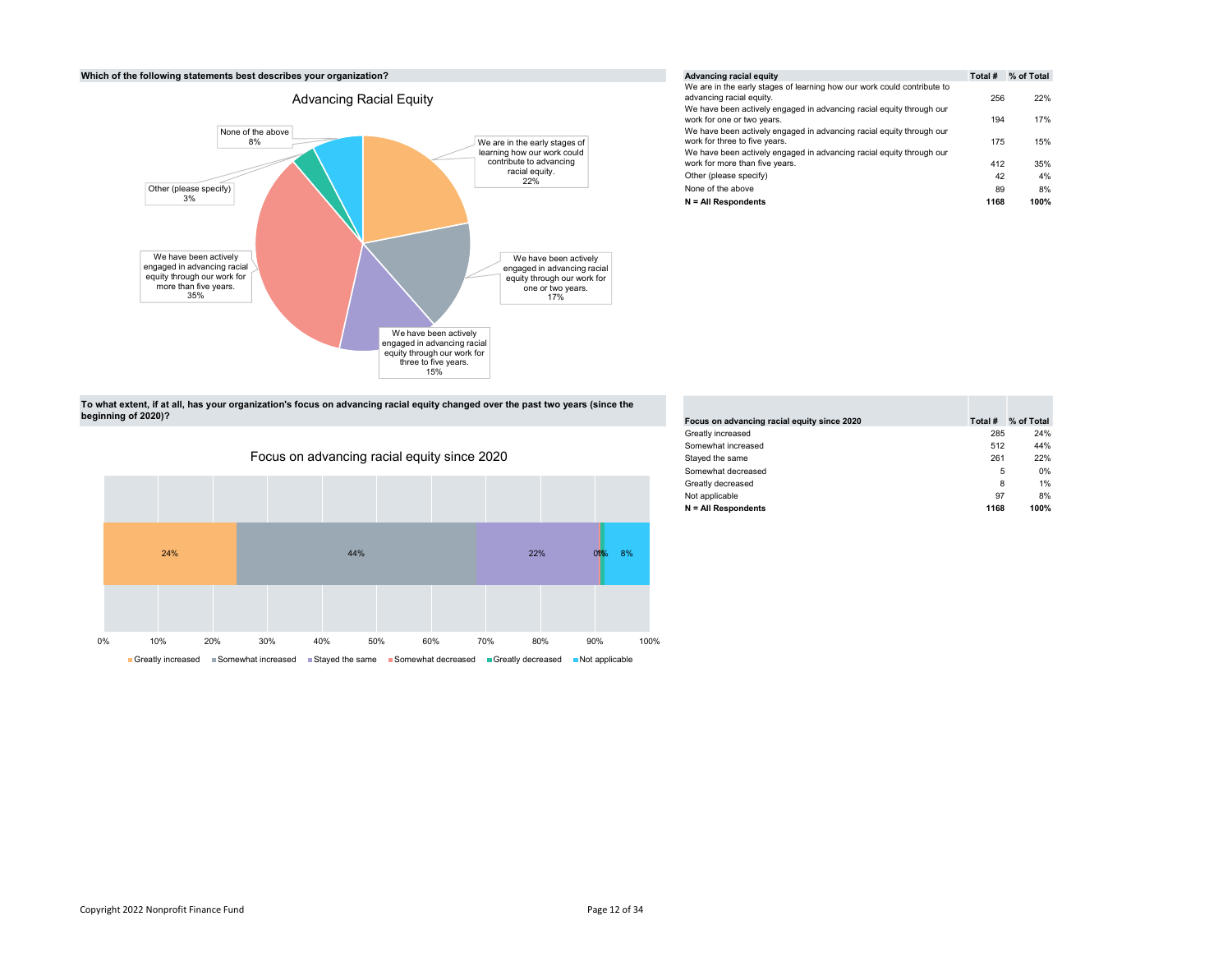# The Past Two Years and the Year to Come

# Between the end of FY2019 and the end of FY2021, did the overall amount of demand for your organization's services:



| Total # | % of Total |
|---------|------------|
|         | 52%        |
| 211     | 19%        |
| 127     | 11%        |
|         | 6%         |
| 126     | 11%        |
| 1128    | 100%       |
|         | 592<br>72  |

# Between the end of FY2019 and the end of FY2021, was your organization able to fully meet demand for its services?



| Able to meet demand?  | Total # | % of Total |
|-----------------------|---------|------------|
| Yes                   | 552     | 49%        |
| No                    | 577     | 51%        |
| $N = All Respondents$ | 1129    | 100%       |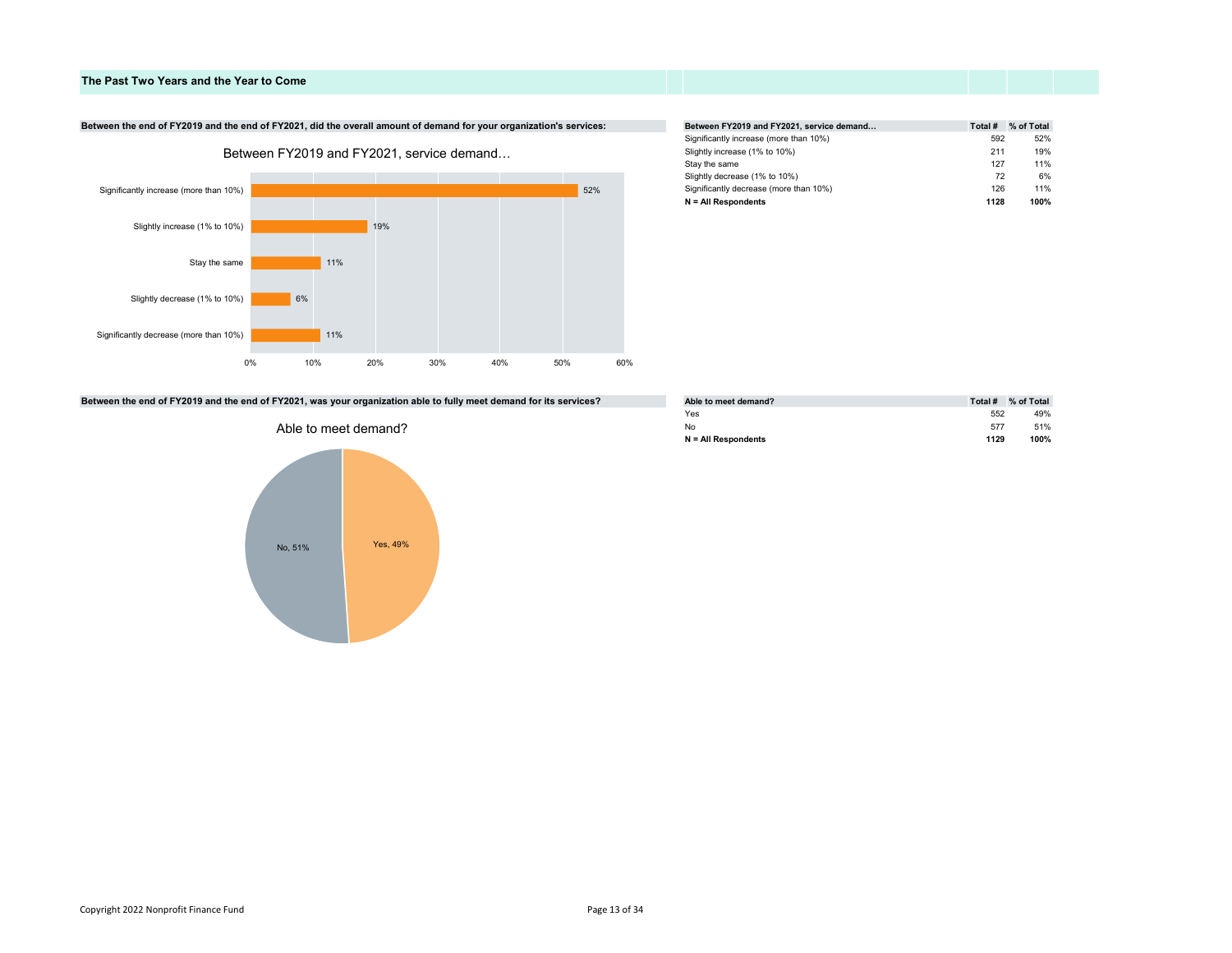# To what extent did each of the following impact your organization and the clients you serve?



■A great deal ■Somewhat ■Not very much ■Not at all ■Unsure

#### As a result of the COVID pandemic, how did the overall amount of demand for your organization's services change, if at all?



As a result of COVID, service demand…

| Total # | % of Total |
|---------|------------|
| 578     | 52%        |
| 198     | 18%        |
| 86      | 8%         |
| 88      | 8%         |
| 151     | 13%        |
| 19      | 2%         |
| 1120    | 100%       |
|         |            |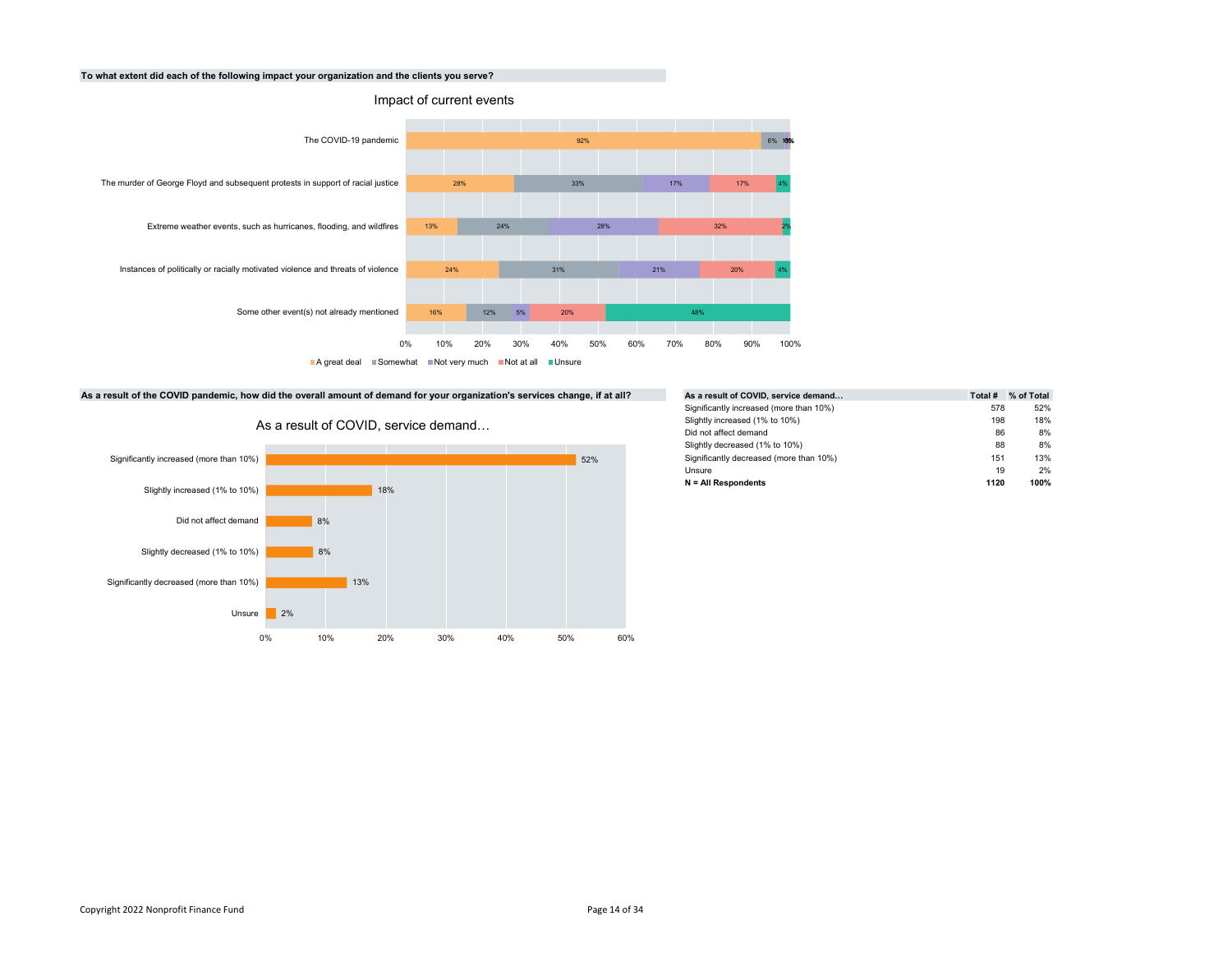

As a result of events surrounding George Floyd's muder, service



As compared to FY2021, do you anticipate the amount of demand for your organization's services in FY2022 will:





| As a result of events surrounding George Floyd's muder, service |         |            |
|-----------------------------------------------------------------|---------|------------|
| demand                                                          | Total # | % of Total |
| Significantly increased (more than 10%)                         | 112     | 10%        |
| Slightly increased (1% to 10%)                                  | 165     | 15%        |
| Did not affect demand                                           | 742     | 67%        |
| Slightly decreased (1% to 10%)                                  | 12      | 1%         |
| Significantly decreased (more than 10%)                         | 4       | 0%         |
| Unsure                                                          | 78      | 7%         |
| $N = All Respondents$                                           | 1113    | 100%       |

|     | Anticipated FY2022 service demand      | Total # | % of Total |
|-----|----------------------------------------|---------|------------|
|     | Significantly increase (more than 10%) | 506     | 46%        |
|     | Slightly increase (1% to 10%)          | 447     | 40%        |
|     | Stay the same                          | 130     | 12%        |
|     | Slightly decrease (1% to 10%)          | 12      | 1%         |
| 46% | Significantly decrease (more than 10%) | 6       | 1%         |
|     | Unsure                                 | 10      | 1%         |
|     | $N = All Respondents$                  | 1111    | 100%       |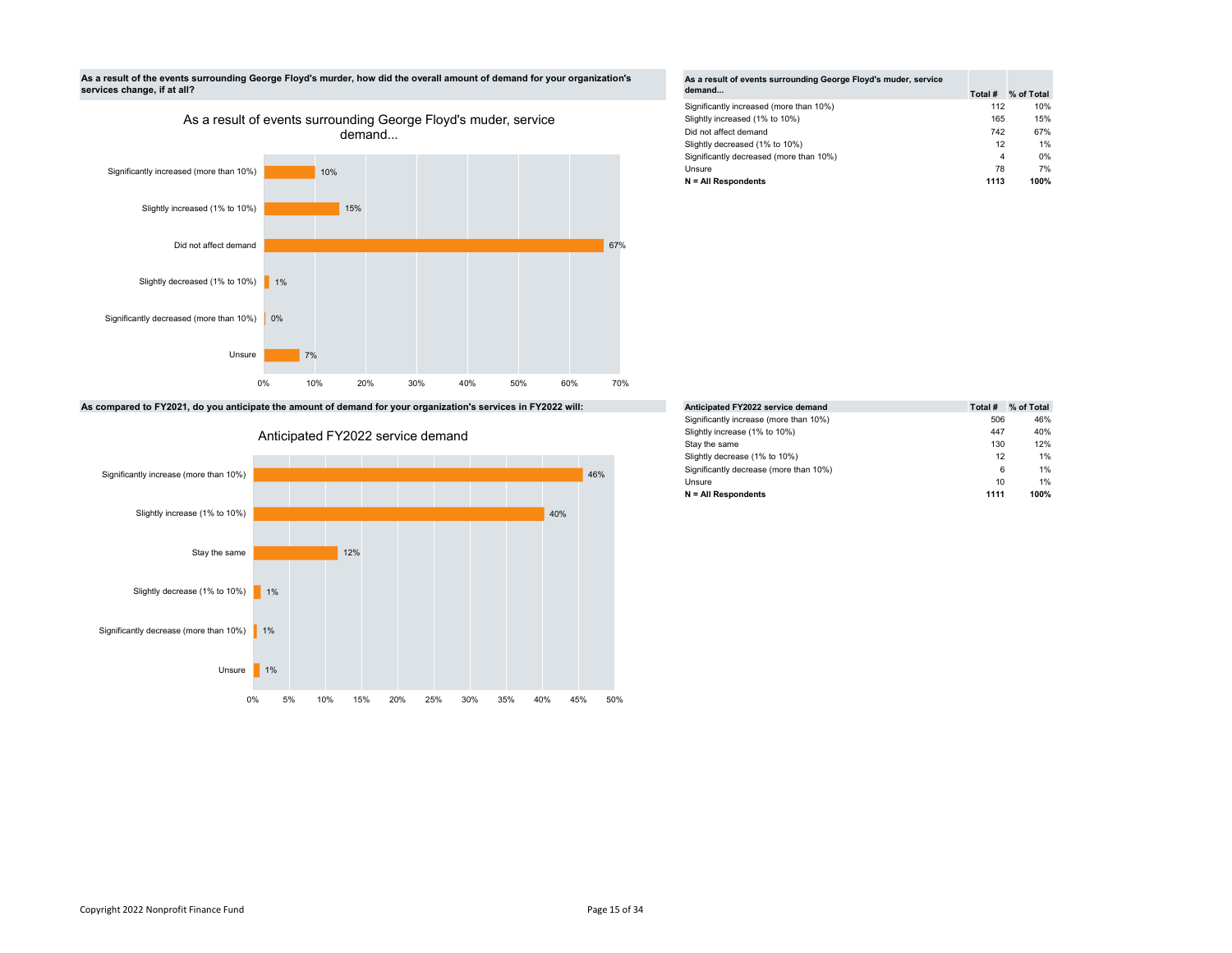

| Able to meet FY2022 demand? | Total # | % of Total |
|-----------------------------|---------|------------|
| Yes                         | 597     | 53%        |
| No                          | 519     | 47%        |
| $N = All Respondents$       | 1116    | 100%       |

|     |     | As a result of COVID, our funding       | Total # | % of Total |
|-----|-----|-----------------------------------------|---------|------------|
|     |     | Significantly increased (more than 10%) | 423     | 38%        |
|     |     | Slightly increased (1% to 10%)          | 327     | 29%        |
|     |     | Did not affect our funding              | 87      | 8%         |
|     |     | Slightly decreased (1% to 10%)          | 96      | 9%         |
|     | 38% | Significantly decreased (more than 10%) | 164     | 15%        |
|     |     | Unsure                                  | 17      | 2%         |
| 29% |     | $N = All Respondents$                   | 1114    | 100%       |
|     |     |                                         |         |            |

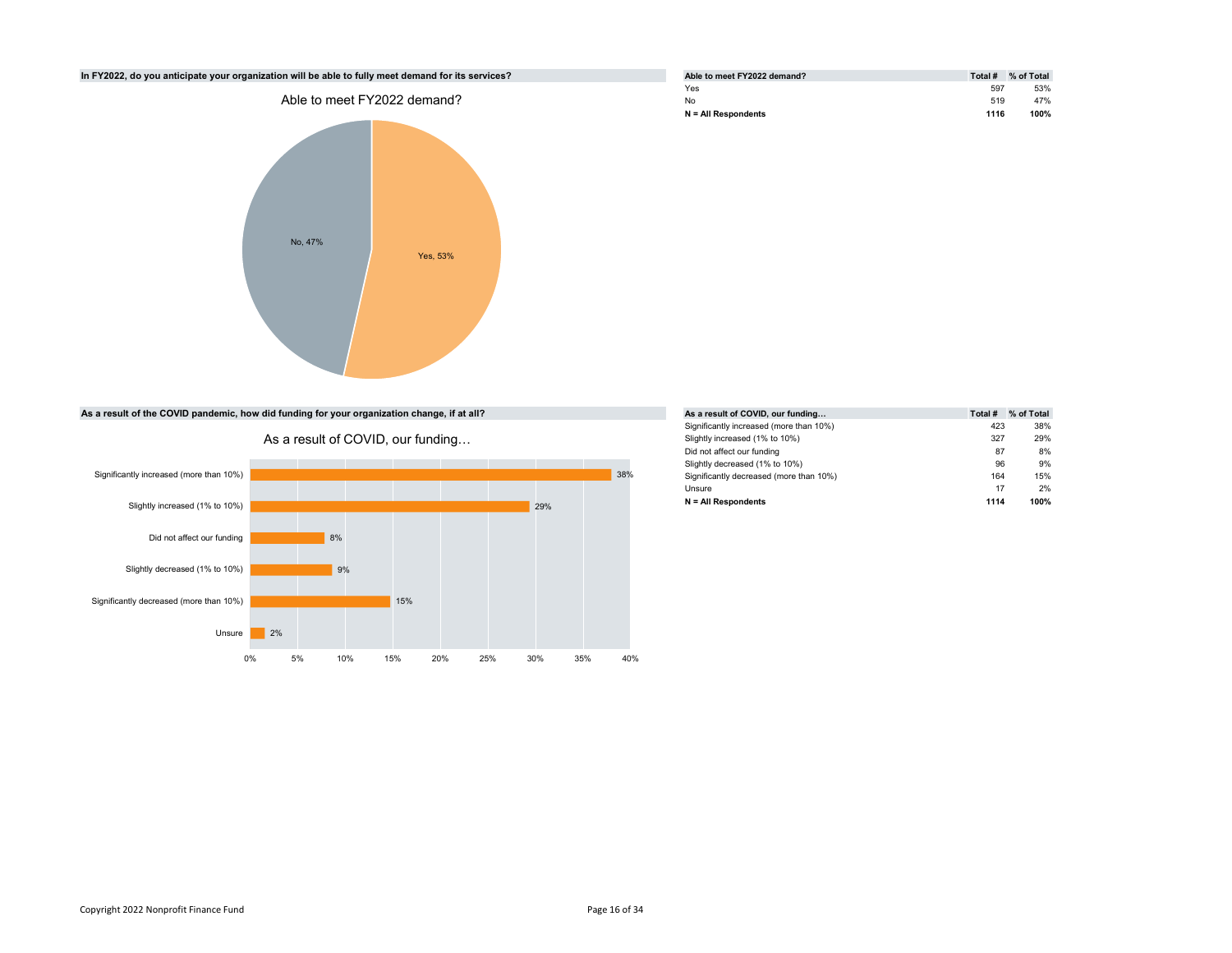

# Significantly increased (more than 10%) 47 4% Slightly increased (1% to 10%) 110 10% Did not affect our funding 834 75% Slightly decreased (1% to 10%) 24 2% Significantly decreased (more than 10%) 18 2% 18 2% 18 2% Unsure 79 7%  $N = All$  Respondents 1112 100%

Overall, as compared to FY2019, how would you describe your organization's current level of funding?



Compared to FY2019, our current funding is…





|     | Compared to FY2019, our current funding is | Total # | % of Total |
|-----|--------------------------------------------|---------|------------|
|     | Significantly higher (more than 10%)       | 393     | 36%        |
|     | Slightly higher (1% to 10%)                | 382     | 35%        |
|     | Stayed the same                            | 94      | 8%         |
|     | Slightly lower (1% to 10%)                 | 111     | 10%        |
| 36% | Significantly lower (more than 10%)        | 113     | 10%        |
|     | Unsure                                     | 14      | 1%         |
| 35% | $N = All Respondents$                      | 1107    | 100%       |

| FY2022?        | Likelihood of sustaining current funding level in FY2022 | Total # | % of Total |
|----------------|----------------------------------------------------------|---------|------------|
|                | Very likely                                              | 238     | 31%        |
| el in FY2022 l | Somewhat likely                                          | 343     | 44%        |
|                | Not very likely                                          | 156     | 20%        |
|                | Unsure                                                   | 37      | 5%         |
| 31%            | $N =$ Orgs with current funding higher than $FY2019$     | 774     | 100%       |

Copyright 2022 Nonprofit Finance Fund **Page 17 of 34** Page 17 of 34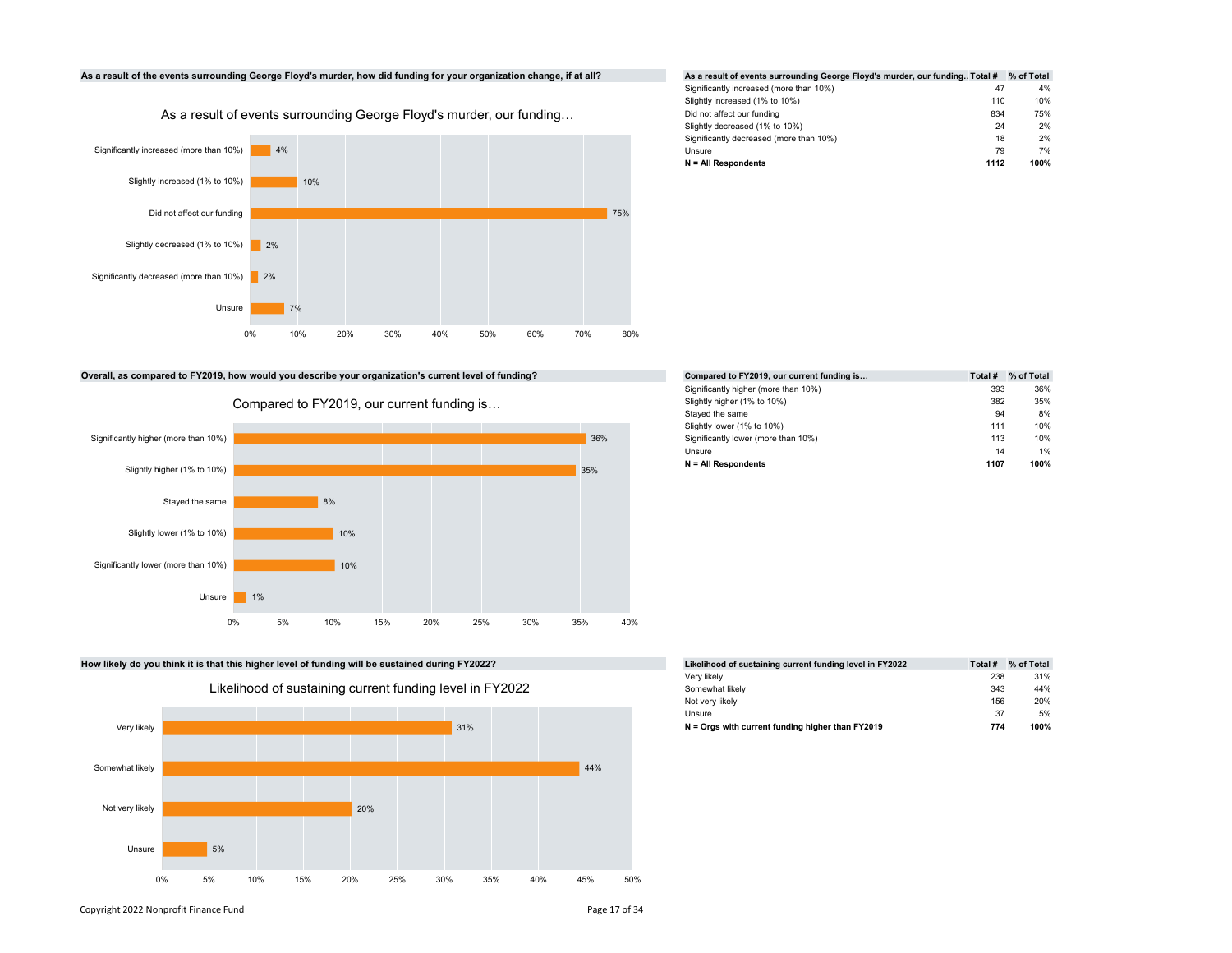

Since the COVID pandemic began, how frequently have your employees carried out duties outside of their job description?



|                       |             | Our employees carry out duties outside of their job description |     |     |     |     |     |     |     |     | Most of the time<br>Only some of the time |  | 331<br>489 | 3 <sub>l</sub><br>4 <sub>1</sub> |
|-----------------------|-------------|-----------------------------------------------------------------|-----|-----|-----|-----|-----|-----|-----|-----|-------------------------------------------|--|------------|----------------------------------|
| All the time          |             |                                                                 |     | 19% |     |     |     |     |     |     | Never<br>N = All Respondents              |  | 81<br>1107 | 10                               |
| Most of the time      |             |                                                                 |     |     |     | 30% |     |     |     |     |                                           |  |            |                                  |
| Only some of the time |             |                                                                 |     |     |     |     |     |     | 44% |     |                                           |  |            |                                  |
| Never                 |             | 7%                                                              |     |     |     |     |     |     |     |     |                                           |  |            |                                  |
|                       | 5%<br>$0\%$ | 10%                                                             | 15% | 20% | 25% | 30% | 35% | 40% | 45% | 50% |                                           |  |            |                                  |

In the wake of the pandemic, did your organization develop any new or different ways of working that improved its ability to achieve its mission or led to other positive outcomes (either internal or external)?



| Likelihood of sustaining current funding level beyond FY2022            | Total # | % of Total |
|-------------------------------------------------------------------------|---------|------------|
| Very likely                                                             | 156     | 27%        |
| Somewhat likely                                                         | 333     | 58%        |
| Not very likely                                                         | 58      | 10%        |
| Unsure                                                                  | 29      | 5%         |
| N = Orgs with current funding higher than FY2019 with liklihood of sust | 576     | 100%       |

| Our employees carry out duties outside of their job description | Total # | % of Total |
|-----------------------------------------------------------------|---------|------------|
| All the time                                                    | 206     | 19%        |
| Most of the time                                                | 331     | 30%        |
| Only some of the time                                           | 489     | 44%        |
| Never                                                           | 81      | 7%         |
| $N = All Respondents$                                           | 1107    | 100%       |

| Developed new/improved ways of working in the wake of COVID? | Total # | % of Total |
|--------------------------------------------------------------|---------|------------|
| Yes                                                          | 974     | 88%        |
| No                                                           | 73      | 7%         |
| Unsure                                                       | 57      | 5%         |
| $N = All Respondents$                                        | 1104    | 100%       |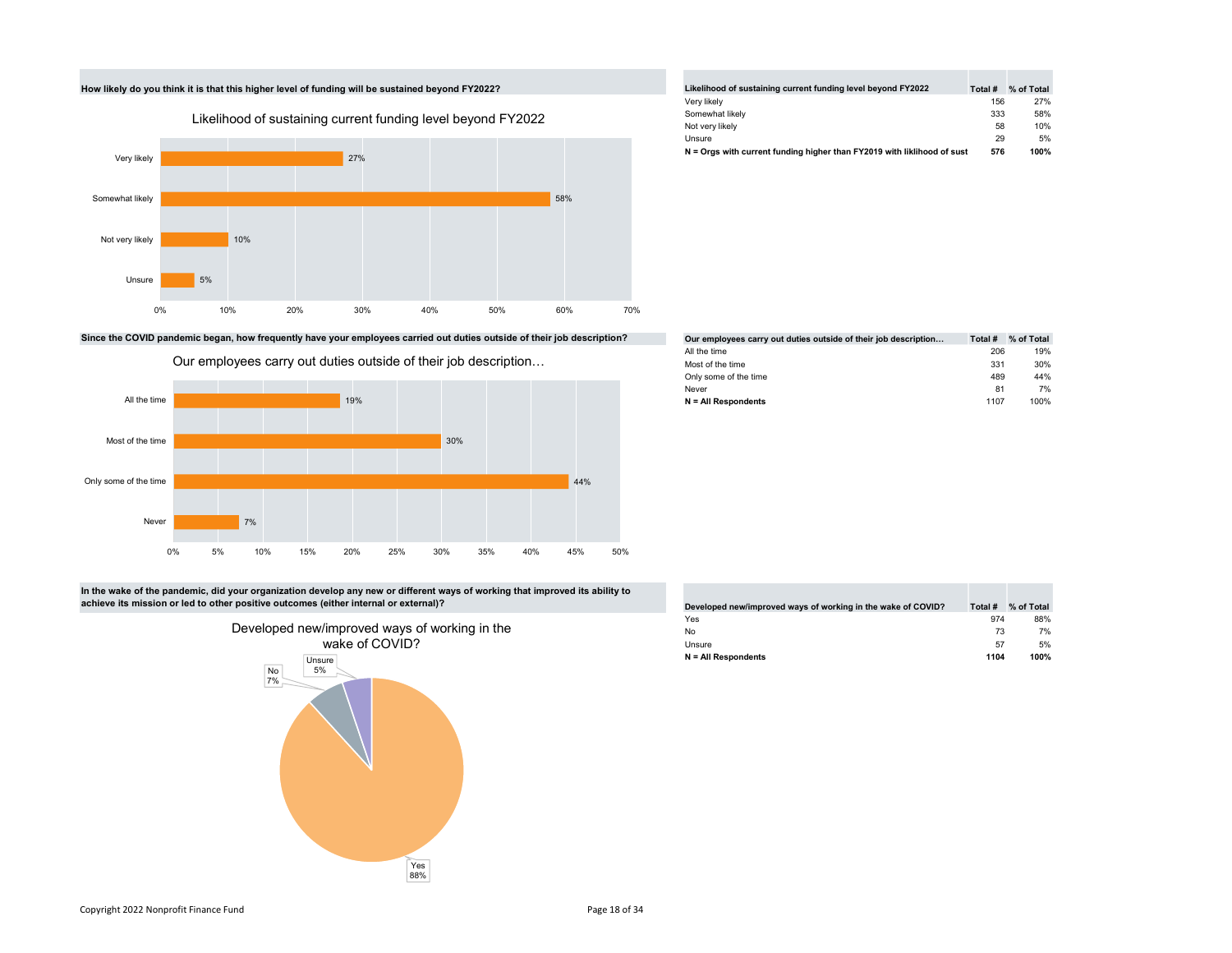# 30% 7% and the contract of the contract of the contract of the contract of the contract of the contract of the contract of the contract of the contract of the contract of the contract of the contract of the contract of the con 8% and the state of the state of the state of the state of the state of the state of the state of the state of 3% and the state of the state of the state of the state of the state of the state of the state of the state of 0% 10% 20% 30% 40% 50% 60% Yes, perhaps permanently **The Second Second Second Second Second Second Second Second Second Second Second Second Second Second Second Second Second Second Second Second Second Second Second Second Second Second Second Second Second Second Second** Note that the contract of the contract of the contract of the contract of the contract of the contract of the contract of the contract of the contract of the contract of the contract of the contract of the contract of the Other 8% Do you expect to continue working this way?<br>
anently<br>
anently<br>
a while<br>
a while<br>
No T<sup>7%</sup><br>
Other<br>
B<sup>3%</sup><br>
Other<br>
3%

| /hat are the 3 greatest financial challenges your organization faces? |  |
|-----------------------------------------------------------------------|--|
|-----------------------------------------------------------------------|--|



#### Do you expect to continue working this way after the pandemic subsides? Do you expect to continue working this way? Total # % of Total # % of Total Yes, perhaps permanently the state of the state of the Society of the Society of the Society of the Society of the Society of the Society of the Society of the Society of the Society of the Society of the Society of the So Yes, for a while 296 30% No 71 7% Other 8% Unsure 29 3% N = Orgs that developed new ways of working in the pandemic 971 971 100% 51%

| What are the 3 greatest financial challenges your organization faces? |     | Top 3 financial challenges |                                                                           | Total # % of Total |     |
|-----------------------------------------------------------------------|-----|----------------------------|---------------------------------------------------------------------------|--------------------|-----|
|                                                                       |     |                            | Achieving long-term financial sustainability                              | 805                | 73% |
| Top 3 financial challenges                                            |     |                            | Cuts in government funding                                                | 163                | 15% |
|                                                                       |     |                            | Cuts in funding from other (non-governmental) sources                     | 265                | 24% |
|                                                                       |     |                            | Raising funds that cover full costs                                       | 724                | 66% |
| Achieving long-term financial sustainability                          |     | 73%                        | Raising unrestricted revenue                                              | 712                | 65% |
|                                                                       |     |                            | Scaling up due to increased government funding                            | 98                 | 9%  |
| Cuts in government funding                                            | 15% |                            | Scaling up due to increased funding from other (non-governmental) sources | 117                | 11% |
|                                                                       |     |                            | Other                                                                     | 135                | 12% |
| Cuts in funding from other (non-governmental) sources                 | 24% |                            | N = All Respondents                                                       | 1103               |     |
|                                                                       |     |                            |                                                                           |                    |     |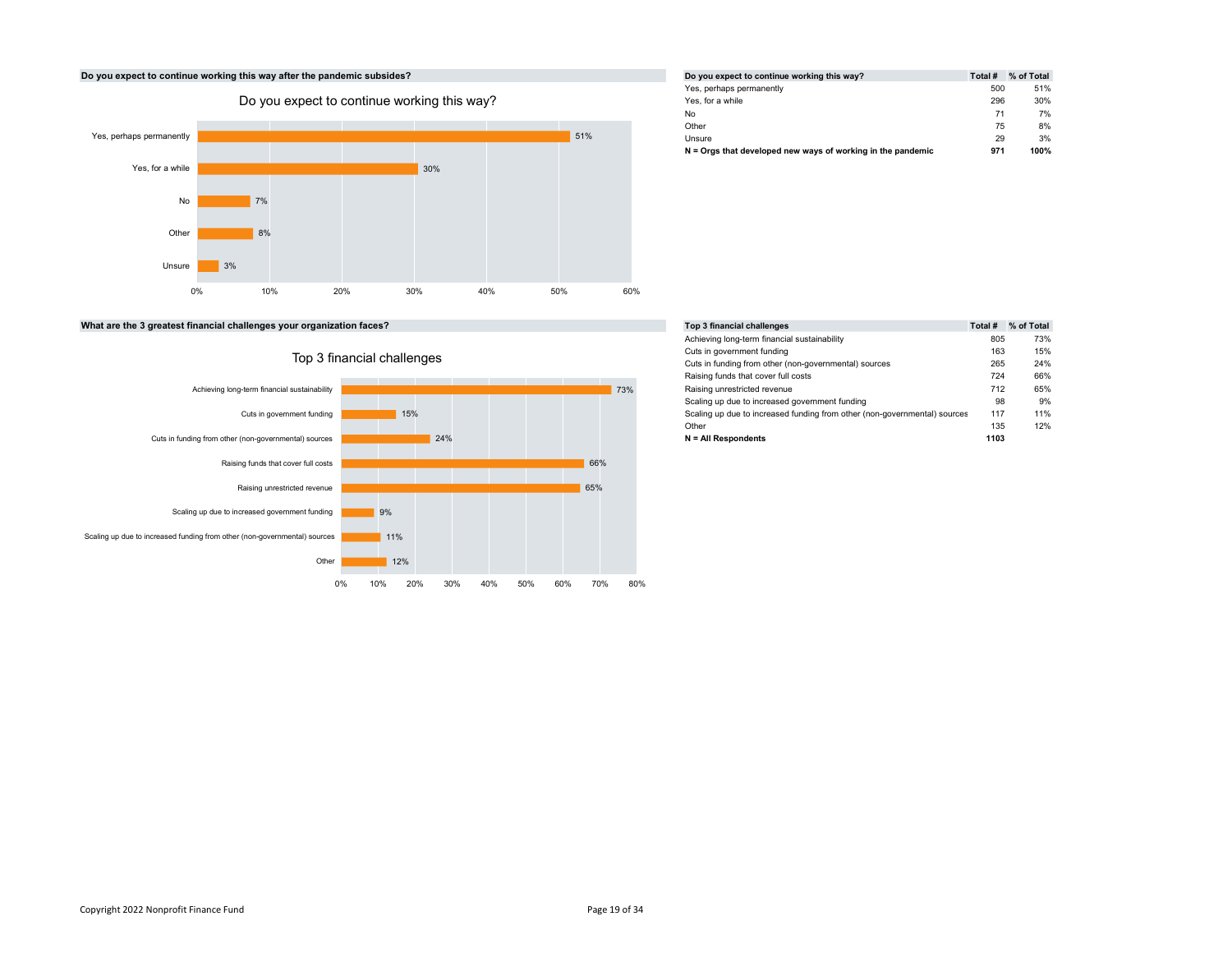



|     | Top 3 operational challenges                                         | Total # | % of Total |
|-----|----------------------------------------------------------------------|---------|------------|
|     | Community engagement                                                 | 400     | 36%        |
|     | Data management                                                      | 345     | 31%        |
|     | Human resource management                                            | 500     | 45%        |
| 36% | Inadequate or outdated technology                                    | 246     | 22%        |
|     | Information security (i.e., security of data and technology)         | 127     | 12%        |
| 31% | Maintaining safety protocols for COVID                               | 172     | 16%        |
|     | Managing or pursuing growth                                          | 719     | 65%        |
| 45% | Obtaining legal advice                                               | 87      | 8%         |
|     | Physical security (i.e., personal safety and protection of property) | 56      | 5%         |
|     | Research and program evaluation                                      | 320     | 29%        |
|     | Other                                                                | 125     | 11%        |
|     | $N = All Respondents$                                                | 1103    |            |

What are the 3 greatest staff management challenges your organization faces? To 3 state 3 state 3 state 3 state  $T_1$ 



|     |     | Top 3 staff management challenges                                                | Total # | % of Total |
|-----|-----|----------------------------------------------------------------------------------|---------|------------|
|     |     | Employing enough staff to do all the work                                        | 608     | 55%        |
|     |     | High cost of living where your organization is located                           | 312     | 28%        |
|     |     | Identifying and cultivating your organization's next generation of leaders       | 352     | 32%        |
|     |     | Identifying, recruiting, or retaining staff who have the cultural proficiency to |         |            |
|     | 55% | best serve your clients                                                          | 303     | 28%        |
|     |     | Investing in professional development                                            | 136     | 12%        |
| 28% |     | Offering competitive pay                                                         | 558     | 51%        |
| 32% |     | Providing for staff wellness (e.g., flexible hours, working from home)           | 71      | 6%         |
|     |     | Recruiting staff members who have leadership potential                           | 177     | 16%        |
| 28% |     | Retaining staff members who have leadership potential                            | 141     | 13%        |
|     |     | Staff burnout                                                                    | 393     | 36%        |
|     |     | Vaccine mandates                                                                 | 18      | 2%         |
|     |     | Other                                                                            | 65      | 6%         |
|     | 51% | $N = All Respondents$                                                            | 1097    |            |
|     |     |                                                                                  |         |            |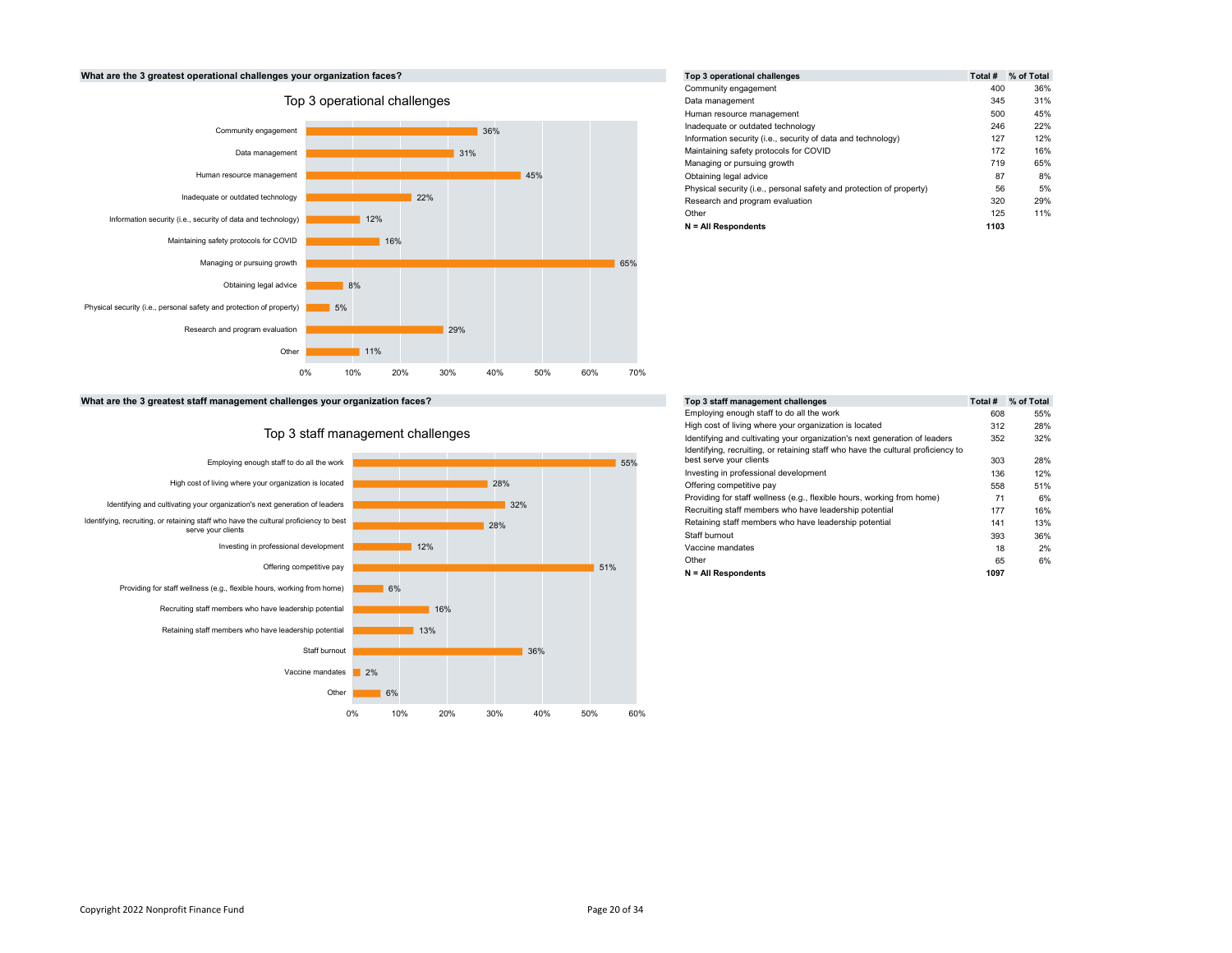# Since March 2020, has your organization taken or planned to take any of these actions?



| ıs?        |     | Actions:                                                        |      |     | Taken past 12 mos. Planned next 12 mos. |     |
|------------|-----|-----------------------------------------------------------------|------|-----|-----------------------------------------|-----|
|            |     | Increased staff                                                 | 586  | 53% | 700                                     | 64% |
|            |     | Reduced staff                                                   | 225  | 20% | 13                                      | 1%  |
|            |     | Increased staff compensation                                    | 735  | 67% | 589                                     | 54% |
|            |     | Frozen or reduced staff compensation                            | 115  | 10% | 16                                      | 1%  |
| 53%        | 64% | Increased diversity of board/leadership/staff                   | 530  | 48% | 596                                     | 54% |
|            |     | Increased diversity of vendors/suppliers                        | 154  | 14% | 198                                     | 18% |
|            |     | Developed a succession plan                                     | 203  | 18% | 380                                     | 35% |
| 54%        | 67% | Expanded programs or services                                   | 679  | 62% | 693                                     | 63% |
|            |     | Reduced programs or services                                    | 244  | 22% | 26                                      | 2%  |
|            |     | Solicited community feedback about your organization's services | 446  | 41% | 495                                     | 45% |
| 48%<br>54% |     | Acted on community feedback about your organization's services  | 384  | 35% | 469                                     | 43% |
|            |     | Engaged more formally in advocacy/policy                        | 313  | 28% | 342                                     | 31% |
|            |     | Collaborated or partnered with another organization             | 723  | 66% | 653                                     | 59% |
| 35%        |     | Merged with another organization                                | 29   | 3%  | 24                                      | 2%  |
|            |     | Other                                                           | 26   | 2%  | 33                                      | 3%  |
|            | 62% | None of these                                                   | 29   | 3%  | 28                                      | 3%  |
|            |     | $N = All Respondents$                                           | 1099 |     | 1098                                    |     |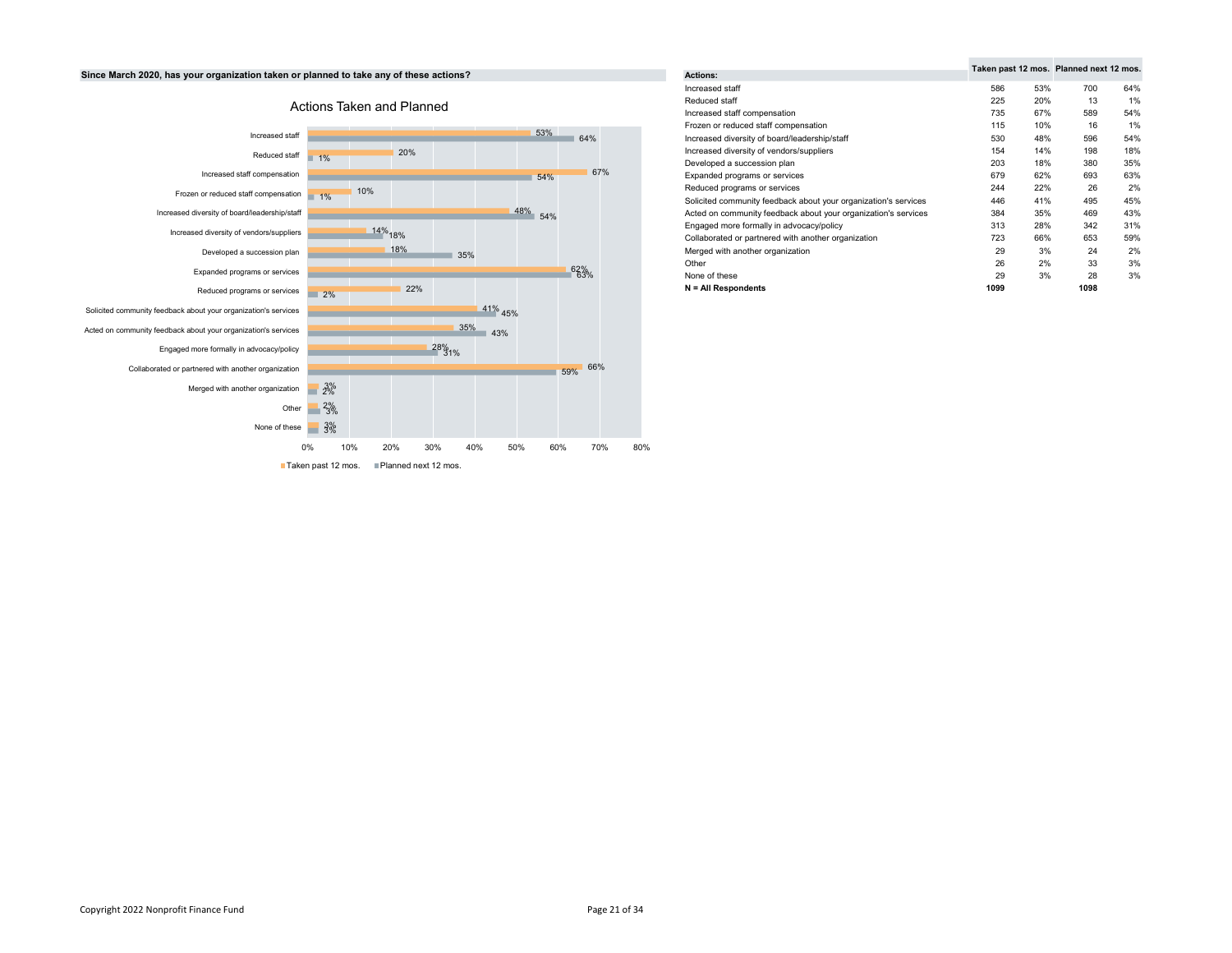# Your Organization's Financial Story

### What were the sources of your organization's FY2021 revenue?



|     |     |     | Sources of FY2021 revenue                                           | Total # | % of Total |
|-----|-----|-----|---------------------------------------------------------------------|---------|------------|
|     |     |     | Federal government (not including Paycheck Protection Program (PPP) |         |            |
|     |     |     | loans)                                                              | 455     | 42%        |
|     |     |     | State government                                                    | 531     | 48%        |
| 42% |     |     | Local government                                                    | 556     | 51%        |
|     |     |     | Individual donors                                                   | 964     | 88%        |
|     | 48% |     | Foundations                                                         | 924     | 84%        |
|     |     |     | Corporate donations                                                 | 728     | 66%        |
|     | 51% |     | Fees and/or service charges                                         | 557     | 51%        |
|     |     |     | Sales                                                               | 207     | 19%        |
|     |     | 88% | Investment income                                                   | 305     | 28%        |
|     |     |     | Other                                                               | 86      | 8%         |
|     |     | 84% | $N = All Respondents$                                               | 1095    |            |

Since March 2020, how, if at all, has your organization's revenue from the following sources changed?

#### Changes in revenue sources since March 2020

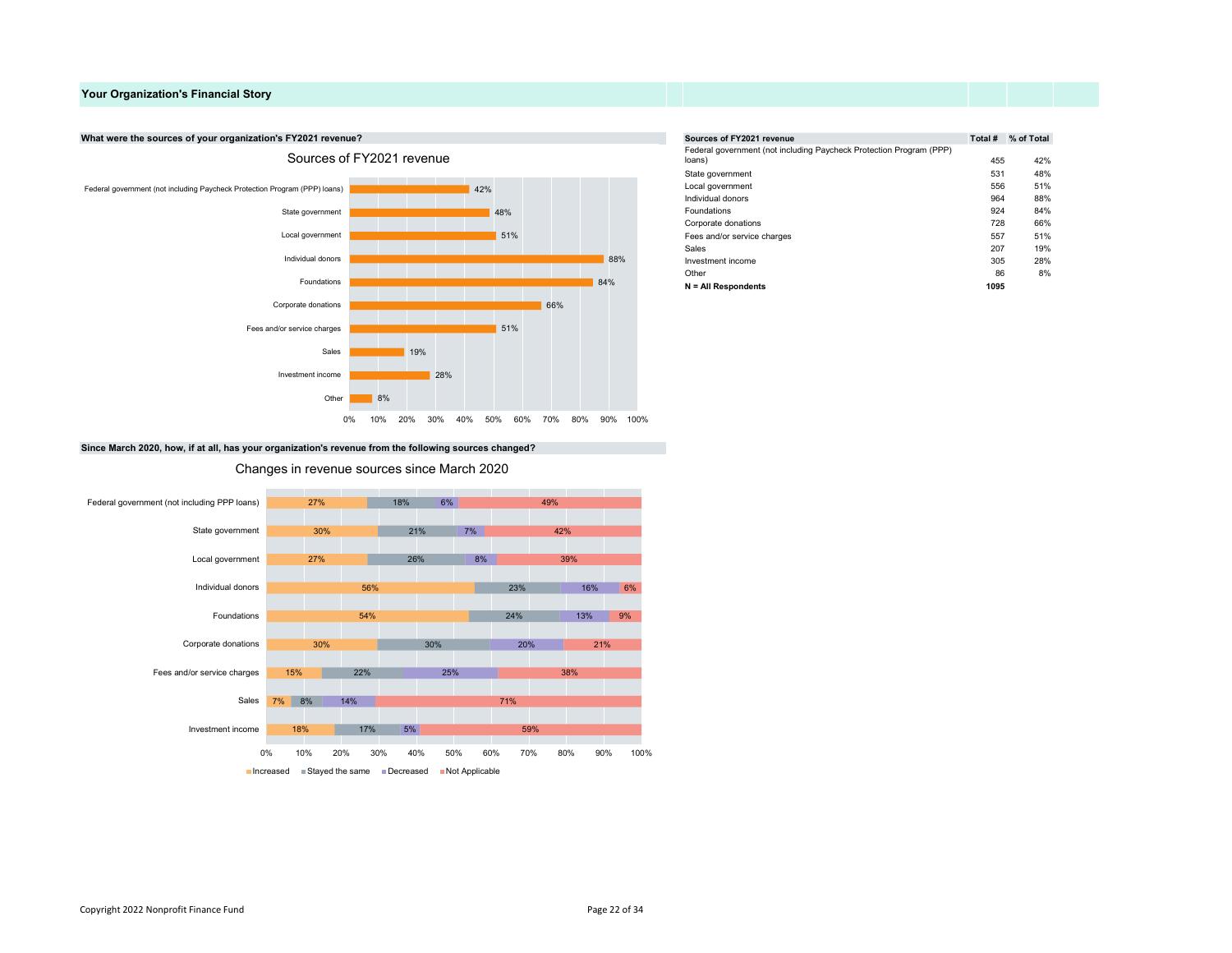

Has your organization received any government grants or contracts?





# Has your organization ever received government funding?



| Applied for a gov grant or contract?                                   | Total # | % of Total |
|------------------------------------------------------------------------|---------|------------|
| Yes, we have applied to the federal government for a grant or contract | 34      | 14%        |
| Yes, we have applied to the state government for a grant or contract   | 33      | 14%        |
| Yes, we have applied to the local government for a grant or contract   | 26      | 11%        |
| No                                                                     | 179     | 74%        |
| N = Oras that did not receive revenue from gov in 2020 or 2021         | 241     |            |

| Received gov grant or contract?                              | Total # | % of Total |
|--------------------------------------------------------------|---------|------------|
| Yes, we have received a federal government grant or contract | 17      | 27%        |
| Yes, we have received a state government grant or contract   | 16      | 26%        |
| Yes, we have received a local government grant or contract   | 14      | 23%        |
| No                                                           | 24      | 39%        |

|     | Ever received gov funding?     | Total # | % of Total |
|-----|--------------------------------|---------|------------|
|     | Yes - in FY2021                | 771     | 70%        |
|     | Yes - but not in FY2021        | 92      | 8%         |
|     | No-Applied, But Never Received | 24      | 2%         |
|     | No-Never Applied               | 179     | 16%        |
|     | No-Don't know if ever applied  | 29      | 3%         |
| 70% | $N = All Respondents$          | 1095    | 100%       |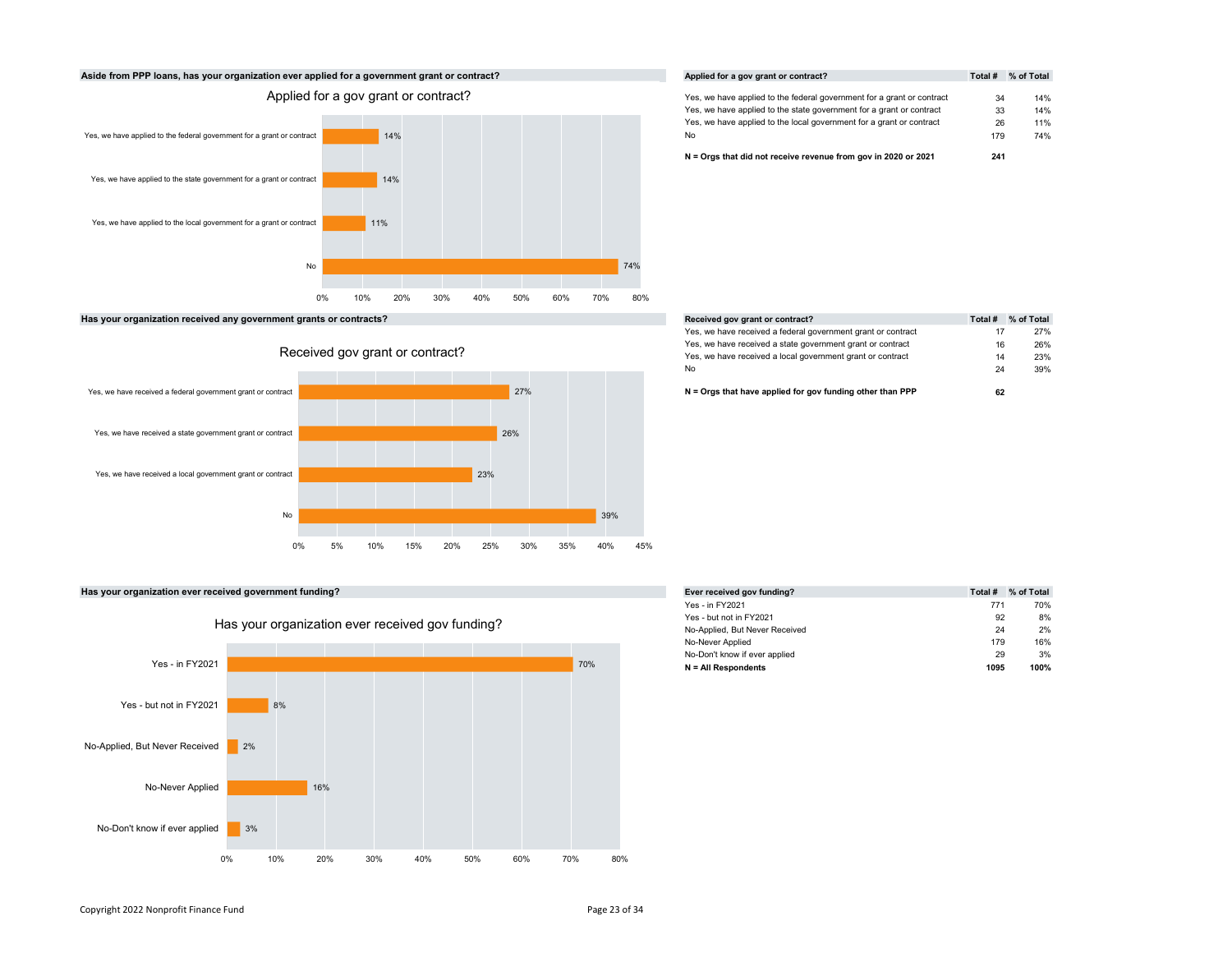

|     | Why haven't you applied for a gov grant or contract?                       | Total # | % of Total |
|-----|----------------------------------------------------------------------------|---------|------------|
|     | Our organization is too small                                              | 51      | 28%        |
|     | The application process is too onerous                                     | 44      | 25%        |
|     | The compliance burden is too heavy                                         | 47      | 26%        |
| 28% | Our organization is not well connected enough                              | 25      | 14%        |
|     | We are not aware of any potential grants or contracts that may be relevant |         |            |
|     | to us                                                                      | 73      | 41%        |
| 25% | We do not want any government grants or contracts                          | 39      | 22%        |
|     | The funding amount doesn't fully cover the work required                   | 13      | 7%         |
| 26% | Other                                                                      | 37      | 21%        |
|     | $N =$ Orgs that have not applied for gov funding other than PPP            | 179     |            |

After submitting an invoice for services rendered on a government grant or contract, about how long does it usually take for your organization to receive payment from the government?



How long does it take to receive gov grant/contract payment?

| How long does it take to receive gov grant/contract payment? | Total # | % of Total |
|--------------------------------------------------------------|---------|------------|
| Within 30 days                                               | 182     | 26%        |
| 31-60 days                                                   | 274     | 39%        |
| 61-90 days                                                   | 139     | 20%        |
| More than 90 days                                            | 105     | 15%        |
| N = Oras that received gov funding in 2020 or 2021           | 700     | 100%       |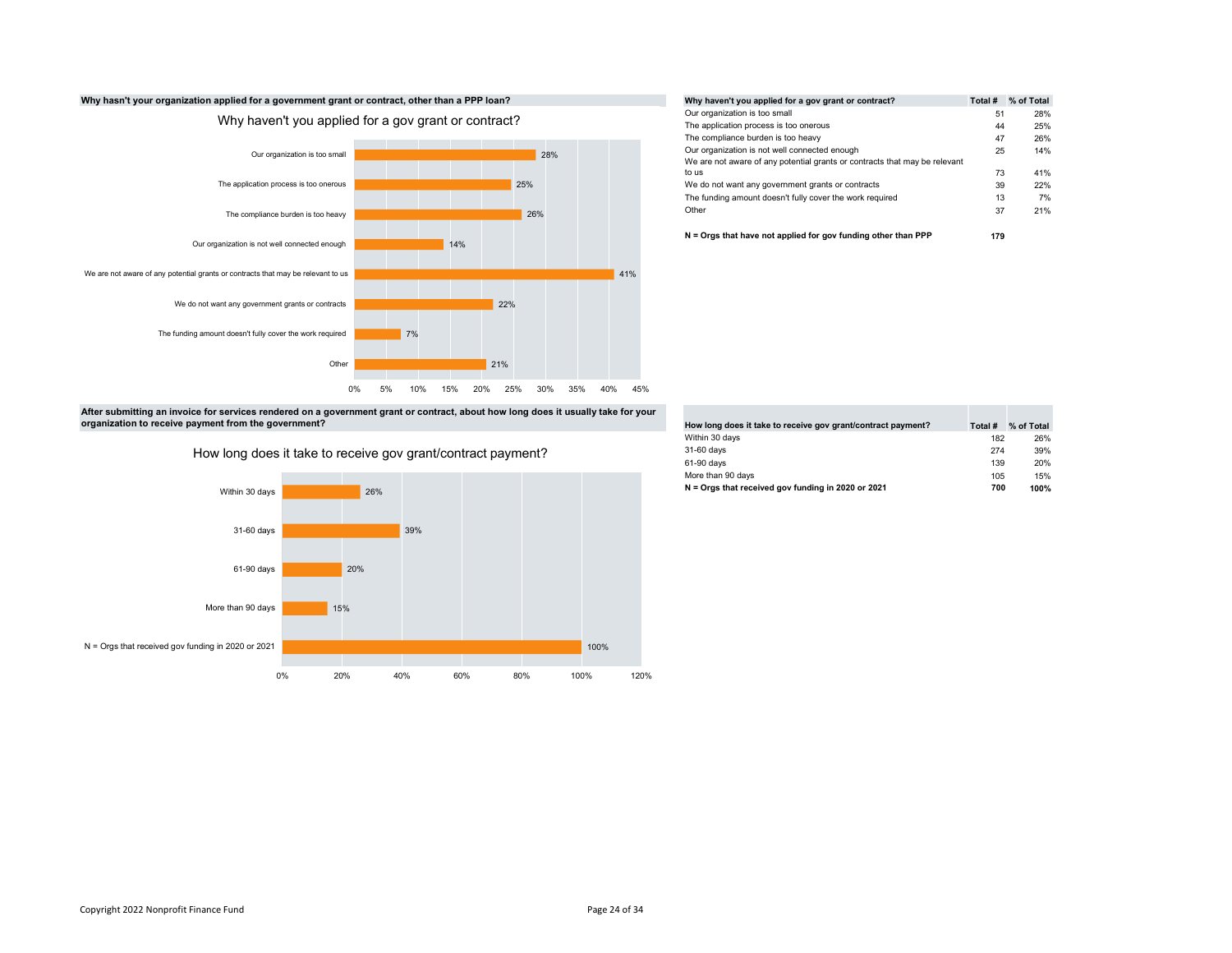

| % of unrestricted funding in FY2021 | Total # | % of Total |
|-------------------------------------|---------|------------|
| $0\%$                               | 41      | 4%         |
| 1% to 4%                            | 58      | 5%         |
| 5% to 9%                            | 69      | 6%         |
| 10% to 14%                          | 96      | 9%         |
| 15% to 19%                          | 59      | 5%         |
| 20% to 24%                          | 76      | 7%         |
| 25% to 29%                          | 67      | 6%         |
| 30% to 34%                          | 75      | 7%         |
| 35% to 39%                          | 61      | 6%         |
| 40% to 49%                          | 93      | 9%         |
| 50% or more                         | 388     | 36%        |
| $N = All Respondents$               | 1083    | 100%       |

Did your organization finish FY2021 with:



| <b>FY2021 operating results</b> | Total # | % of Total |
|---------------------------------|---------|------------|
| An operating deficit            | 163     | 15%        |
| An operating surplus            | 677     | 63%        |
| Break-even financials           | 239     | 22%        |
| $N = All Respondents$           | 1079    | 100%       |
|                                 |         |            |

# Copyright 2022 Nonprofit Finance Fund Page 25 of 34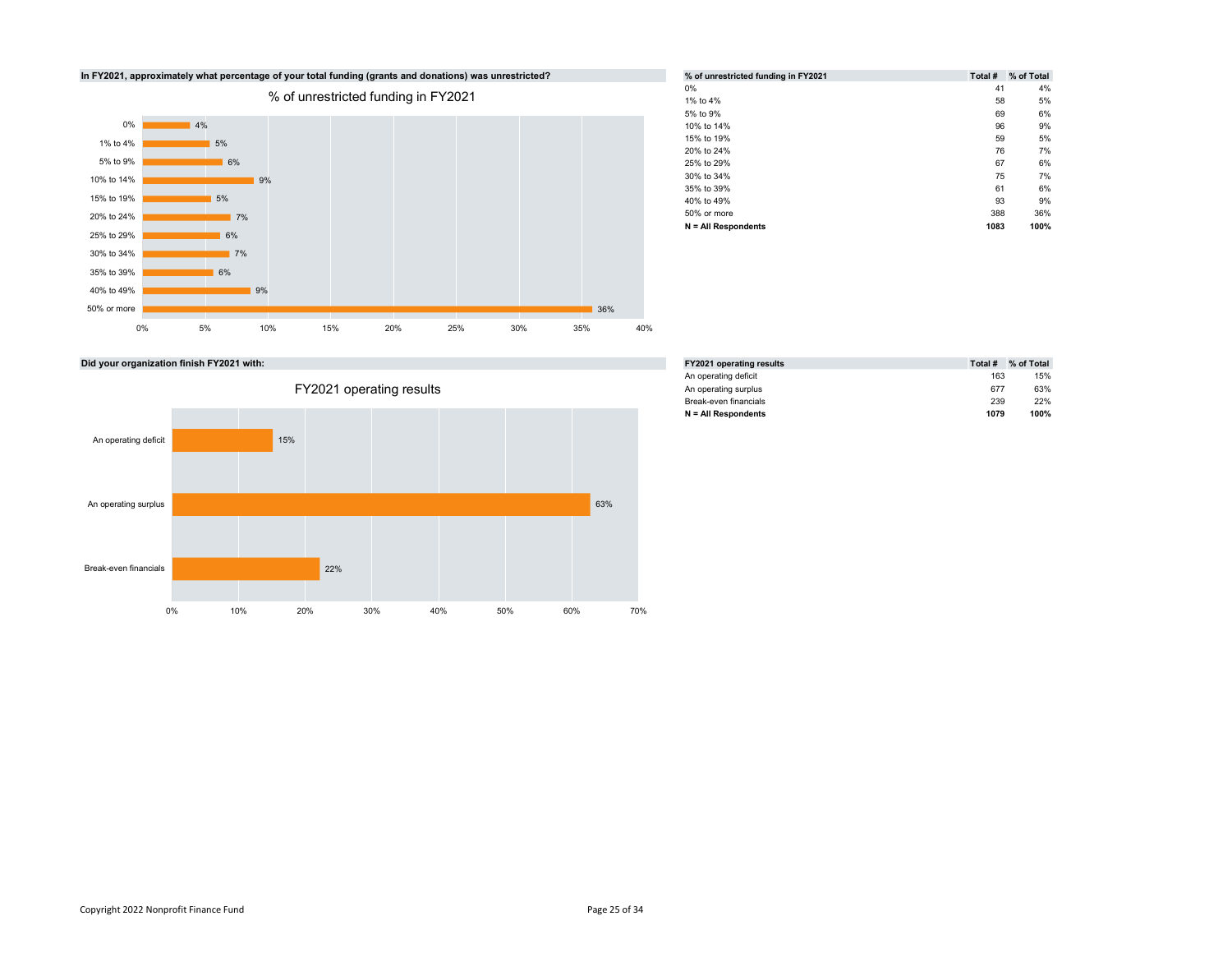

| FY2021 deficit as a % of operating expenses | Total # | % of Total |
|---------------------------------------------|---------|------------|
| Less than 1%                                | 11      | 7%         |
| 1% to 4%                                    | 38      | 23%        |
| 5% to 9%                                    | 34      | 21%        |
| 10% to 24%                                  | 47      | 29%        |
| 25% or more                                 | 32      | 20%        |
| $N =$ Orgs with a FY2021 operating deficit  | 162     | 100%       |

Please estimate the FY2021 surplus as a percentage of your organization's FY2021 operating expenses



| FY2021 surplus as a % of operating expenses | Total # | % of Total |
|---------------------------------------------|---------|------------|
| Less than 1%                                | 28      | 4%         |
| 1% to 4%                                    | 136     | 20%        |
| 5% to 9%                                    | 197     | 29%        |
| 10% to 24%                                  | 212     | 32%        |
| 25% or more                                 | 100     | 15%        |
| N = Orgs with a FY2021 operating surplus    | 673     | 100%       |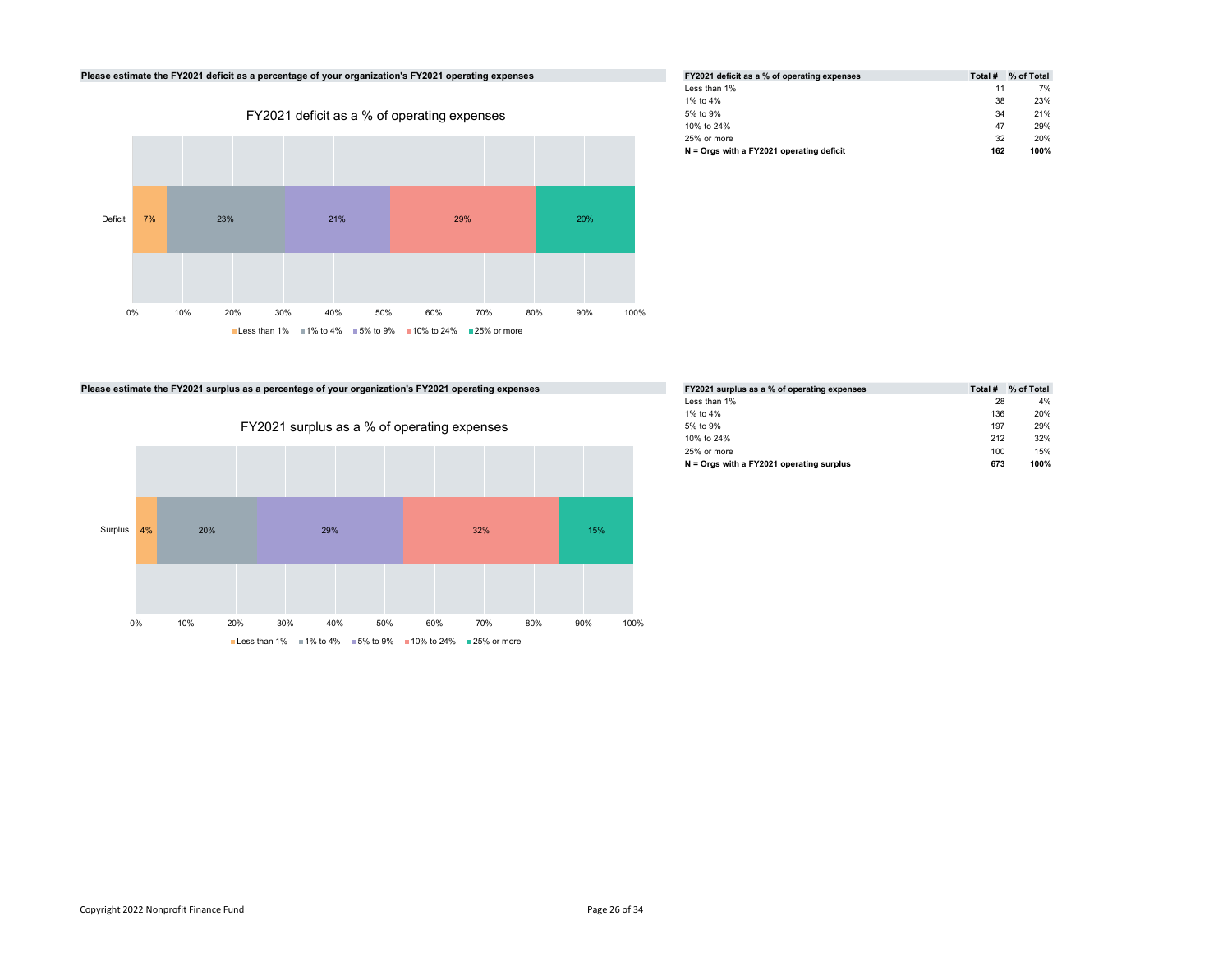

|     | Did you receive a PPP loan?                    | Total # | % of Total |
|-----|------------------------------------------------|---------|------------|
|     | Yes, we received one PPP loan                  | 438     | 41%        |
|     | Yes, we received more than one PPP loan        | 324     | 30%        |
|     | No, we applied but were not awarded a PPP loan | 20      | 2%         |
|     | No, we did not apply for a PPP loan            | 293     | 27%        |
| 41% | $N = All Respondents$                          | 1075    | 100%       |

Has your organization received emergency or one-time COVID-related funding from any of the sources listed below?



COVID-related funding received

| e sources listed below? | <b>COVID-related funding received</b>                                                                                | Total #    | % of Total |
|-------------------------|----------------------------------------------------------------------------------------------------------------------|------------|------------|
|                         | Federal government - Grants<br>Federal government - Employee Retention Tax Credit (ERTC) or paid leave<br>tax credit | 269        | 27%        |
|                         | State government                                                                                                     | 132<br>305 | 13%<br>31% |
| 27%                     | Local government                                                                                                     | 287        | 29%        |
|                         | Foundations                                                                                                          | 534        | 54%        |
|                         | Individual donors                                                                                                    | 256        | 26%        |
|                         | Insurance claims                                                                                                     | 16         | 2%         |
| 31%                     | Other                                                                                                                | 165        | 17%        |
|                         | $N = All Respondents$                                                                                                | 981        |            |
|                         |                                                                                                                      |            |            |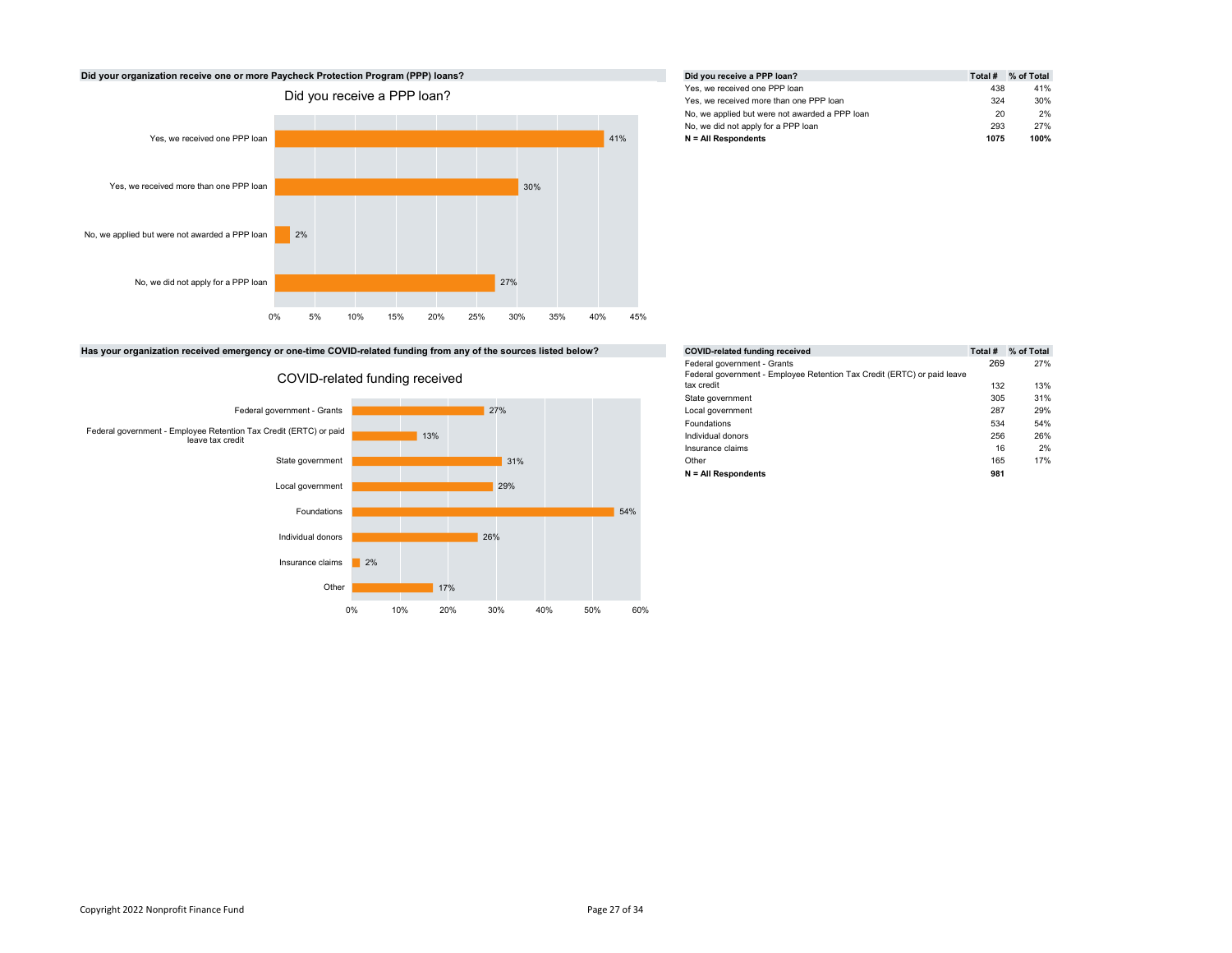### Does your organization currently have loans and/or lines of credit, including Economic Injury Disaster Loans (EIDL), but not including PPP and other forgivable loans?



| Have loans/lines of credit other than PPP? | Total # | % of Total |
|--------------------------------------------|---------|------------|
| Yes                                        | 272     | 25%        |
| No                                         | 766     | 71%        |
| Unsure                                     | 39      | 4%         |
| $N = All Respondents$                      | 1077    | 100%       |

Who provided the loans and/or lines of credit?



|     | Who provided the loans/lines of credit?                           | Total # | % of Total |
|-----|-------------------------------------------------------------------|---------|------------|
|     | Bank                                                              | 186     | 68%        |
|     | Board member                                                      | 4       | 1%         |
|     | Community Development Financial Institution (CDFI)                | 19      | 7%         |
| 68% | Credit union                                                      | 9       | 3%         |
|     | Foundation                                                        | 11      | 4%         |
|     | Government agency (including the Small Business Administration)   | 79      | 29%        |
|     | Other                                                             | 22      | 8%         |
|     | Unsure                                                            | 2       | 1%         |
|     | N = Orgs that currently have loans/lines of credit other than PPP | 272     |            |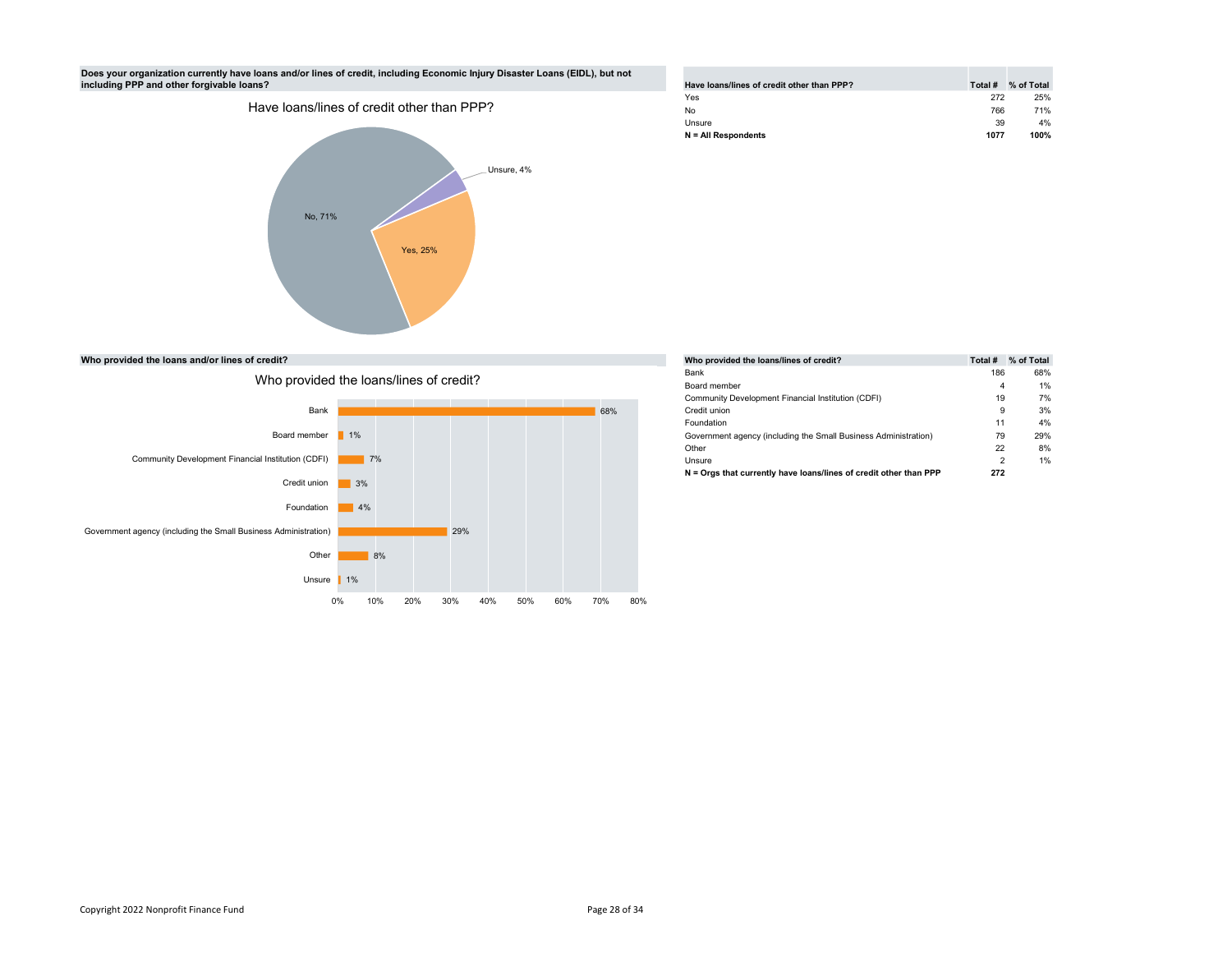# How was your organization used its loans and/or lines of credit?



|     |     |     | Uses of loans/lines of credit                                     | Total # | % of Total |
|-----|-----|-----|-------------------------------------------------------------------|---------|------------|
|     |     |     | Adapt to changes in the external environment                      | 44      | 16%        |
|     |     |     | Cover costs while waiting for a grant to come in                  | 82      | 30%        |
|     |     |     | Expand or renovate a facility your organization leases or owns    | 52      | 19%        |
|     |     |     | Expand programs or services                                       | 48      | 18%        |
| 16% |     |     | Have on hand for emergencies                                      | 94      | 35%        |
|     | 30% |     | Invest in technology                                              | 24      | 9%         |
|     |     |     | Manage delays in payment from government contracts                | 54      | 20%        |
| 19% |     |     | Manage revenue gaps                                               | 84      | 31%        |
| 18% |     |     | Purchase a facility                                               | 22      | 8%         |
|     |     |     | Other                                                             | 43      | 16%        |
|     |     | 35% | N = Orgs that currently have loans/lines of credit other than PPP | 269     |            |

Approximately how much debt does your organization currently have outstanding and/or available from loans and/or lines of credit?



| from loans and/or lines of credit? | Current debt outstanding and/or available                         | Total # | % of Total |  |
|------------------------------------|-------------------------------------------------------------------|---------|------------|--|
|                                    | \$0-\$49.999                                                      | 66      | 25%        |  |
|                                    | \$50,000-\$99.999                                                 | 33      | 12%        |  |
|                                    | \$100.000-\$249.999                                               | 59      | 22%        |  |
|                                    | \$250,000-\$499.999                                               | 24      | 9%         |  |
| 25%                                | \$500,000-\$999.999                                               | 23      | 9%         |  |
|                                    | \$1,000,000-\$1,999,999                                           | 27      | 10%        |  |
|                                    | \$2,000,000-\$4,999,999                                           | 19      | 7%         |  |
| 22%                                | \$5,000,000 or more                                               | 18      | 7%         |  |
|                                    | N = Orgs that currently have loans/lines of credit other than PPP | 269     | 100%       |  |
|                                    |                                                                   |         |            |  |

# Current debt outstanding and/or available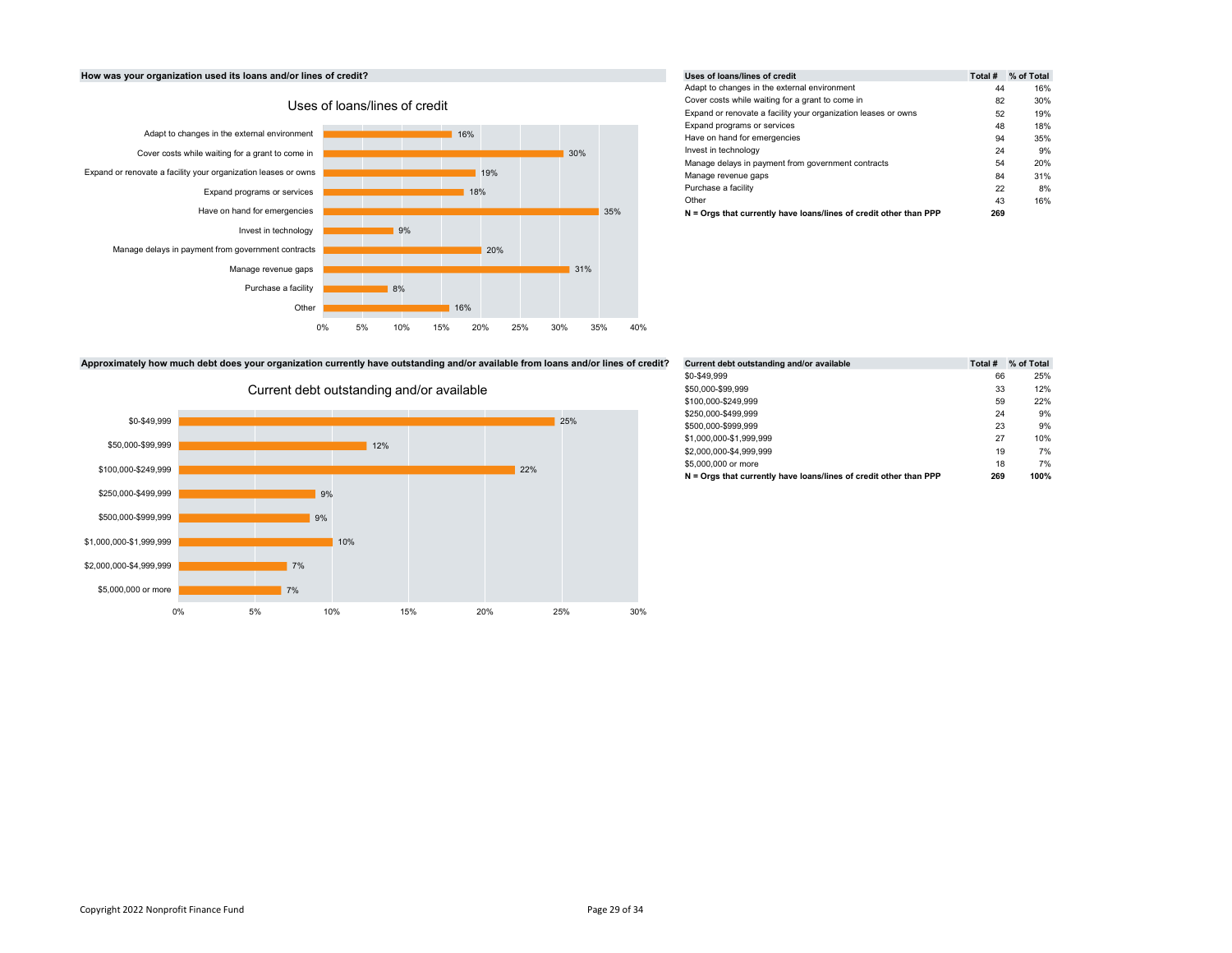



| Cash on hand<br>Less than 1 month of cash | Total #<br>57 | % of Total<br>5% |
|-------------------------------------------|---------------|------------------|
|                                           |               |                  |
|                                           |               |                  |
| 1 month of cash                           | 75            | 7%               |
| 2 months of cash                          | 113           | 11%              |
| 3 months of cash                          | 174           | 16%              |
| 4 months of cash                          | 102           | 10%              |
| 5 months of cash                          | 64            | 6%               |
| 6 months of cash                          | 173           | 16%              |
| More than 6 months of cash                | 313           | 29%              |
| $N = All Respondents$                     | 1071          | 100%             |

Does your organization have reserve funds specifically designated for emergencies and/or opportunities, separate from operating cash on hand?



| Have emergency fund?  | Total # | % of Total |
|-----------------------|---------|------------|
| Yes                   | 588     | 55%        |
| No                    | 486     | 45%        |
| $N = All Respondents$ | 1074    | 100%       |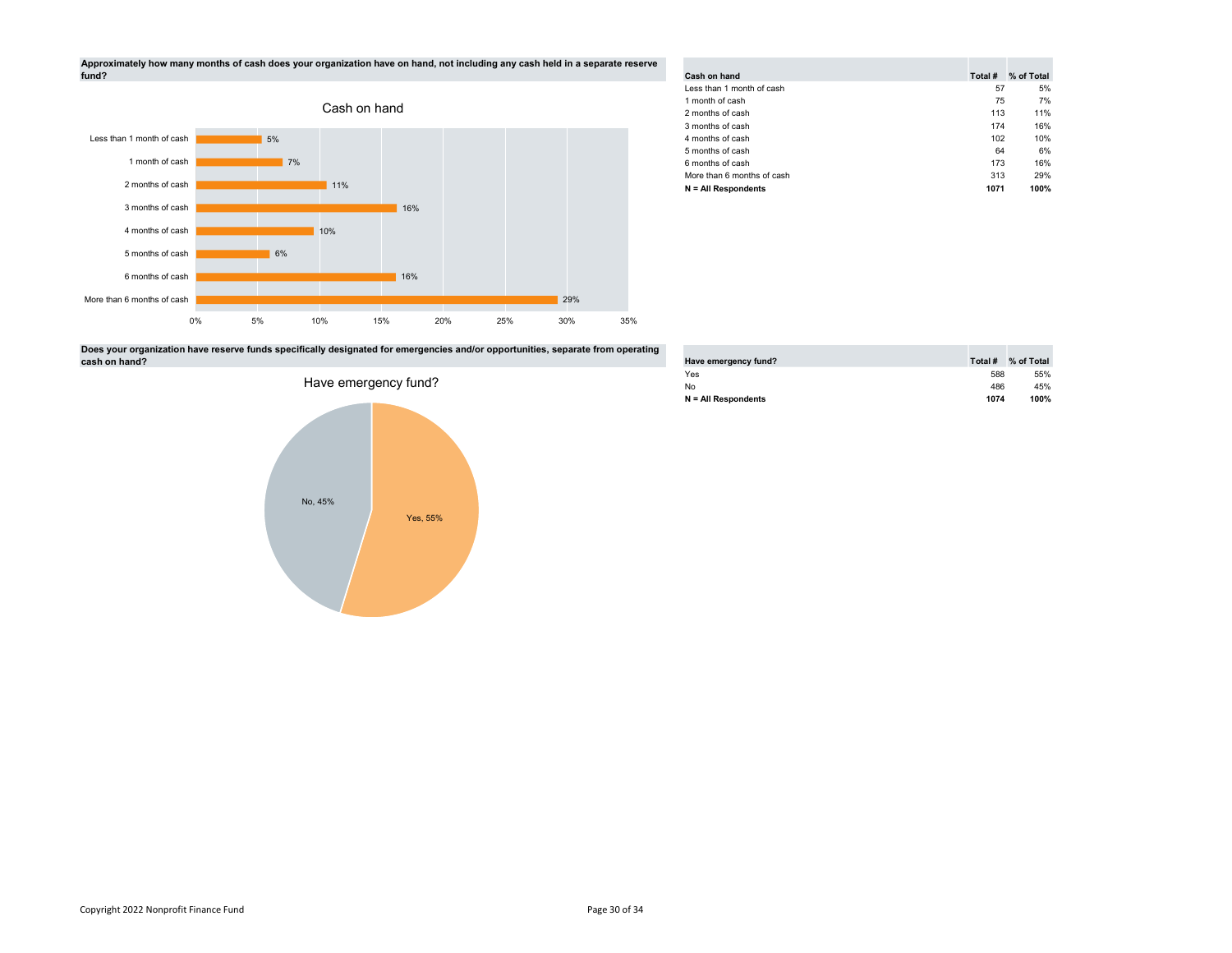

| Reserves as a % of FY2021 operating expenses | Total # | % of Total |
|----------------------------------------------|---------|------------|
| Less than 10%                                | 184     | 31%        |
| 10% to 24%                                   | 188     | 32%        |
| 25% to 49%                                   | 104     | 18%        |
| 50% or more                                  | 74      | 13%        |
| Unsure                                       | 37      | 6%         |
| $N =$ Orgs that have reserve funds           | 587     | 100%       |

|     | Since March 2020, our reserve balance                                 | Total # | % of Total |
|-----|-----------------------------------------------------------------------|---------|------------|
|     | Increased                                                             | 270     | 46%        |
|     | Decreased                                                             | 66      | 11%        |
|     | Basically unchanged -- We didn't have to use our reserves             | 177     | 30%        |
|     | Replenished -- We used some of our reserves, but were able to replace |         |            |
| 46% | them                                                                  | 46      | 8%         |
|     | We established reserves for the first time after March 2020           | 26      | 4%         |
|     | $N =$ Orgs that have reserve funds                                    | 585     | 100%       |
|     |                                                                       |         |            |

Since March 2020, how has the organization's reserve balance changed?

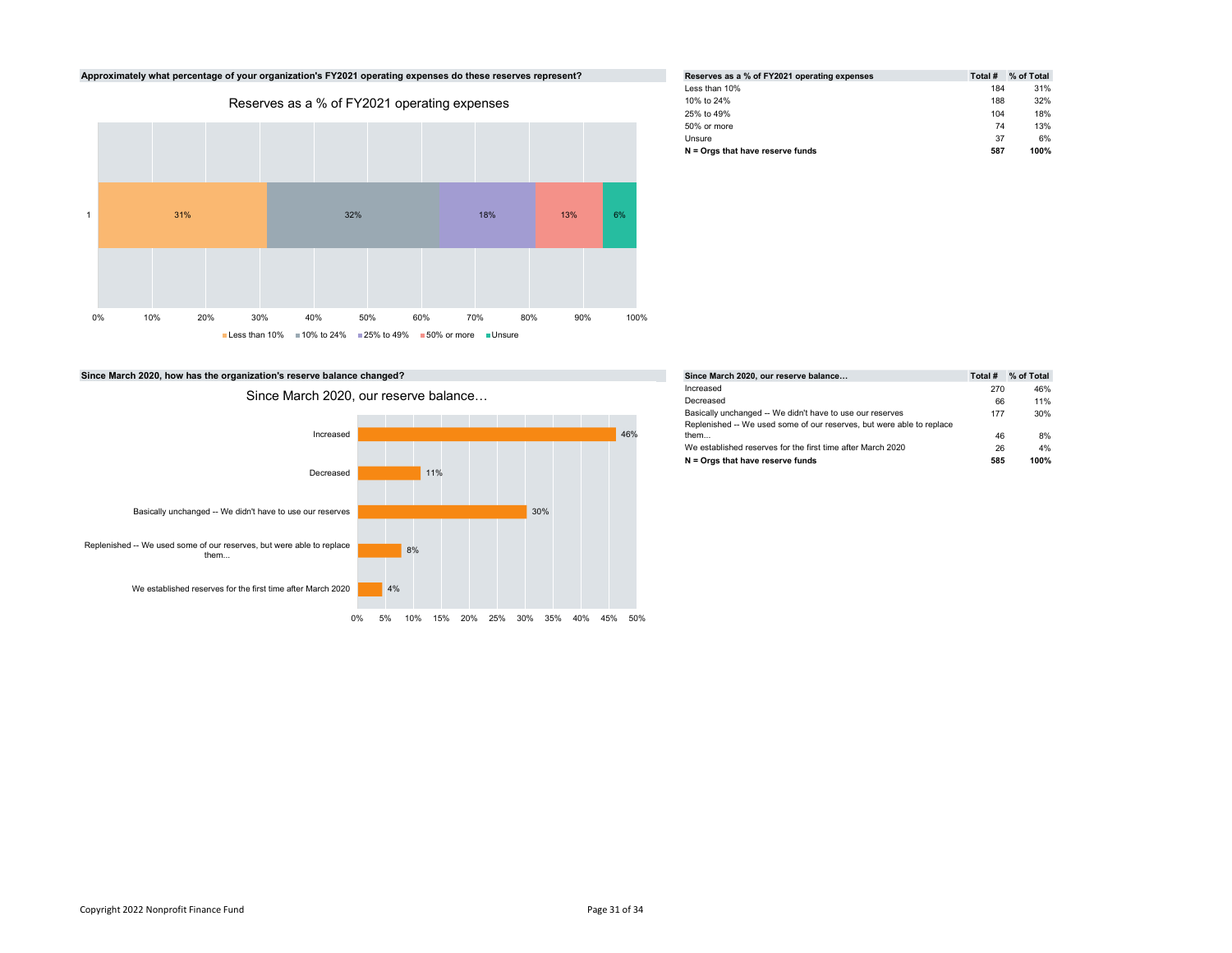# By how much has your organization's reserve balance increased since March 2020?



| Since March 2020, our reserve balance has increased by        | Total # | % of Total |
|---------------------------------------------------------------|---------|------------|
| 100% or more                                                  | 44      | 16%        |
| 75% to 99%                                                    | 9       | 3%         |
| 50% to 74%                                                    | 28      | 10%        |
| 25% to 49%                                                    | 60      | 22%        |
| Less than 25%                                                 | 129     | 48%        |
| N = Orgs whose reserve balance has increased since March 2020 | 270     | 100%       |

By how much has your organization's reserve balance decreased since March 2020?



| Since March 2020, our reserve balance has decreased by        | Total # | % of Total |
|---------------------------------------------------------------|---------|------------|
| No reserve balance remains                                    |         | 2%         |
| Less than 25% remains                                         | 25      | 38%        |
| 25% to 49% remains                                            | 12      | 18%        |
| 50% to 74% remains                                            | 8       | 12%        |
| 75% to 99% remains                                            | 20      | 30%        |
| N = Orgs whose reserve balance has decreased since March 2020 | 66      | 100%       |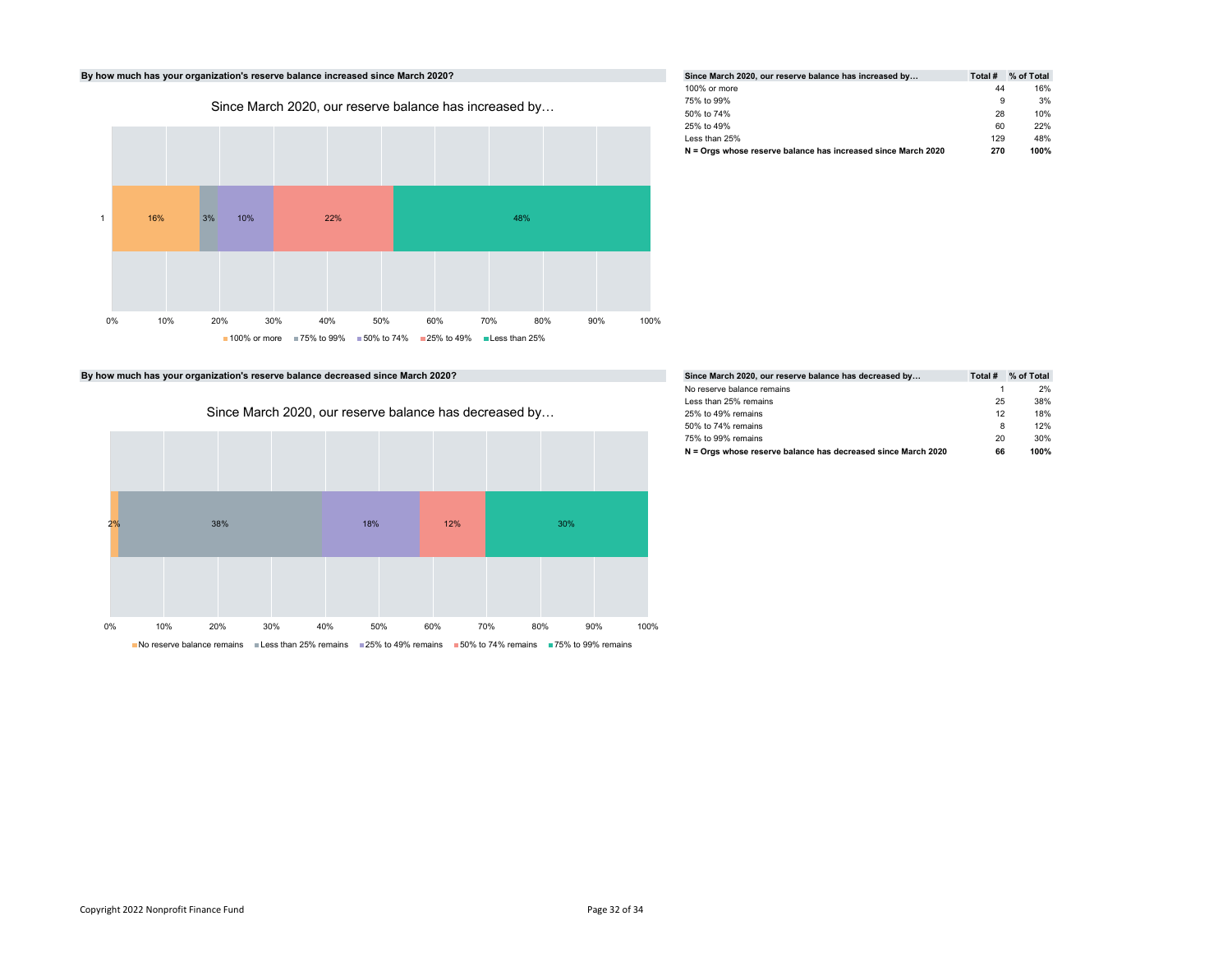

| Foundation funders have been more flexible since March 2020 | Total # | % of Total |
|-------------------------------------------------------------|---------|------------|
| Strongly agree                                              | 163     | 15%        |
| Aaree                                                       | 446     | 42%        |
| Neither agree nor disagree                                  | 254     | 24%        |
| Disagree                                                    | 89      | 8%         |
| Strongly disagree                                           | 36      | 3%         |
| Not applicable                                              | 86      | 8%         |
| $N = All Respondents$                                       | 1074    | 100%       |

# Are you comfortable talking with foundation funders about each of the following topics?